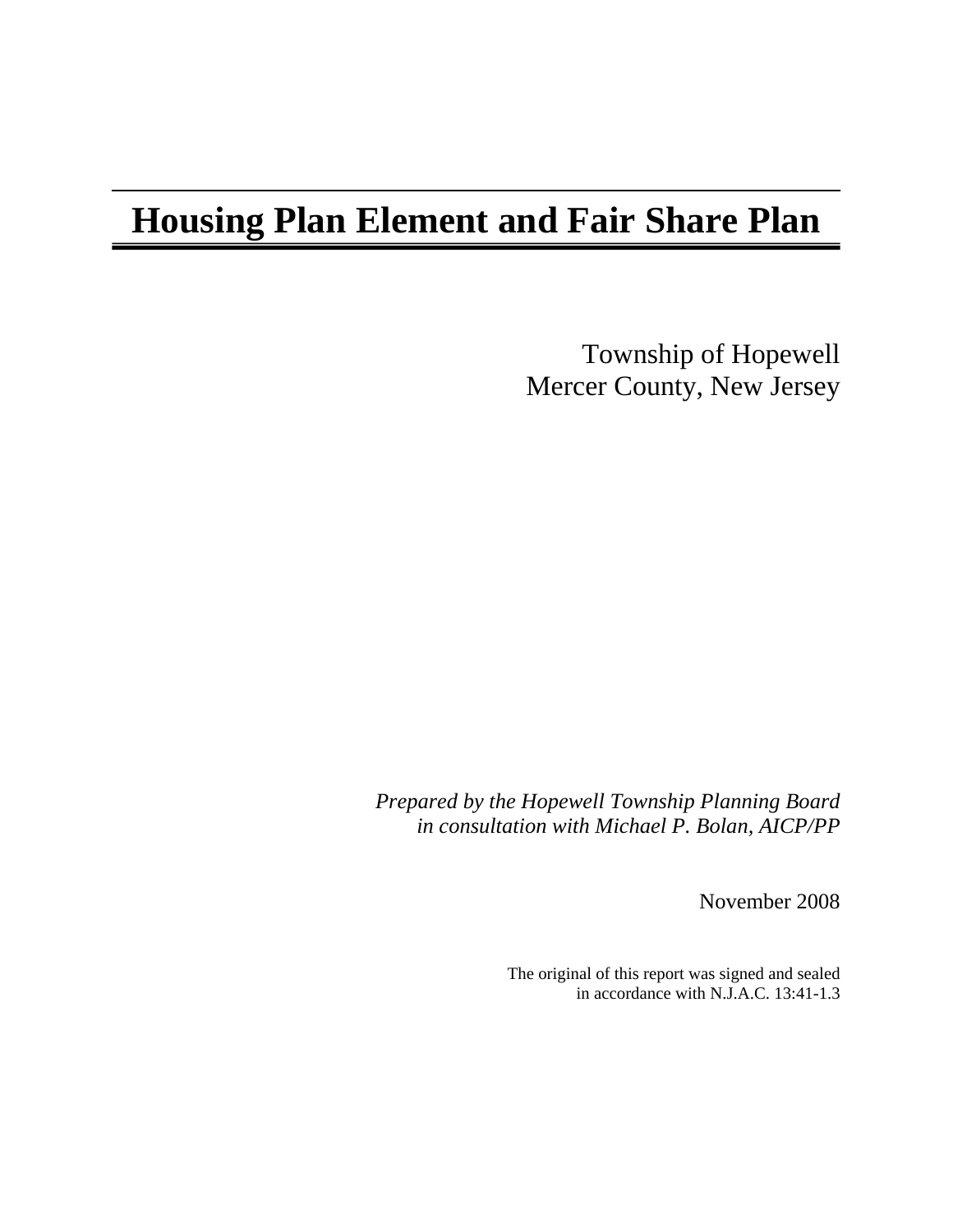# **TABLE OF CONTENTS**

| TABLE 3. Hopewell Township Fair Share Obligation, Summary of Requirements and Planned  |  |
|----------------------------------------------------------------------------------------|--|
|                                                                                        |  |
|                                                                                        |  |
|                                                                                        |  |
|                                                                                        |  |
|                                                                                        |  |
|                                                                                        |  |
|                                                                                        |  |
|                                                                                        |  |
|                                                                                        |  |
|                                                                                        |  |
|                                                                                        |  |
|                                                                                        |  |
|                                                                                        |  |
|                                                                                        |  |
|                                                                                        |  |
|                                                                                        |  |
|                                                                                        |  |
|                                                                                        |  |
|                                                                                        |  |
|                                                                                        |  |
| TABLE 7: Comparison of Year of Construction for Township, County, and State  12        |  |
|                                                                                        |  |
|                                                                                        |  |
| TABLE 10: Average Household Size for Occupied Units for Township, County, and State 14 |  |
|                                                                                        |  |
|                                                                                        |  |
|                                                                                        |  |
| TABLE 14: Gross Rents for Specified Renter-Occupied Housing Units <sup>1</sup> 16      |  |
| TABLE 15: Household Income in 1999 by Gross Rent as a Percentage of Household Income   |  |
|                                                                                        |  |
|                                                                                        |  |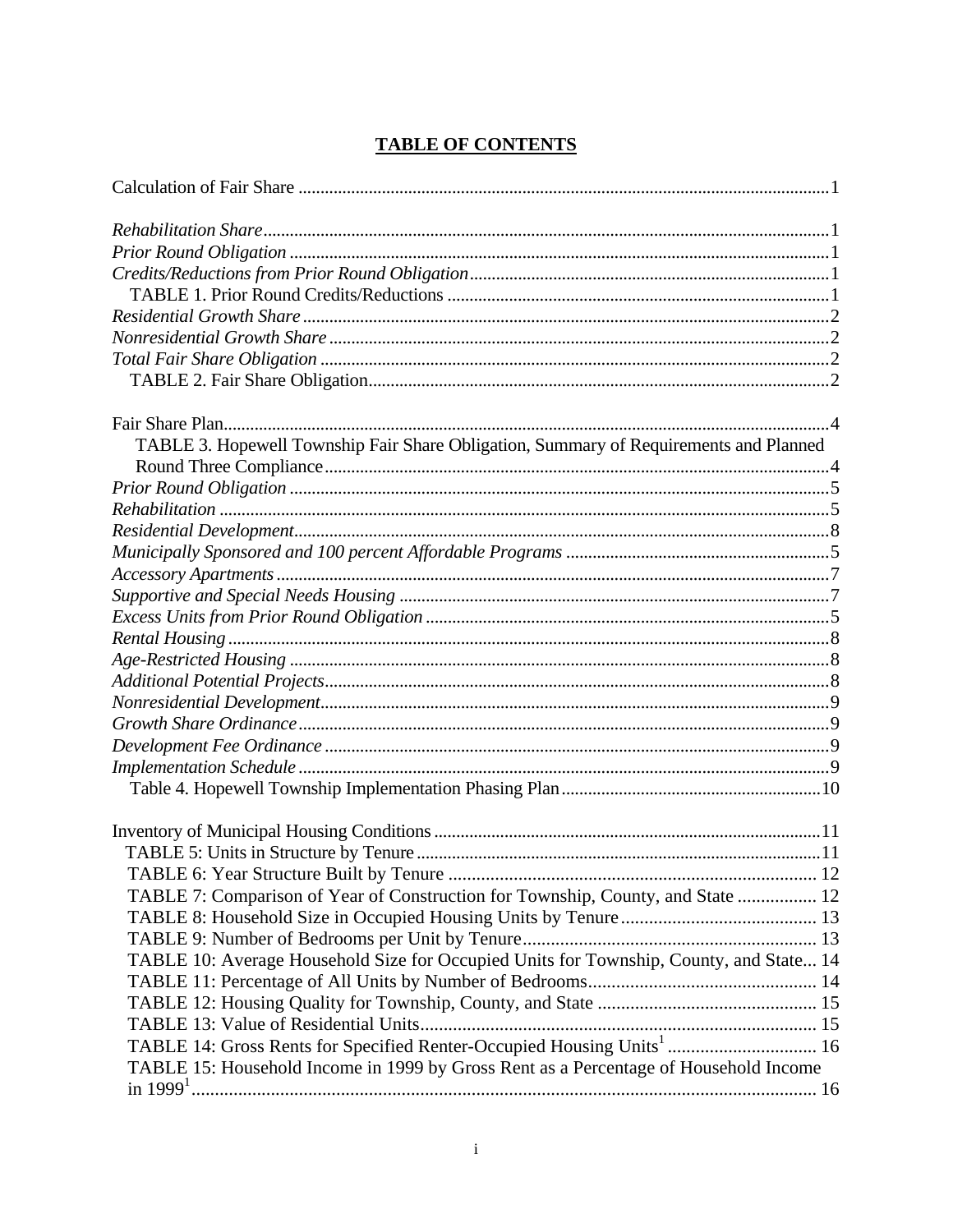| TABLE 17: Comparison of Age Distribution for Township, County, and State (% of persons) |  |
|-----------------------------------------------------------------------------------------|--|
|                                                                                         |  |
|                                                                                         |  |
|                                                                                         |  |
| TABLE 19: Comparison of Persons in Household for Township, County, and State (% of      |  |
|                                                                                         |  |
|                                                                                         |  |
|                                                                                         |  |
| TABLE 22: Poverty Status for Persons and Families for Township, County, and State  21   |  |
| TABLE 23: Comparison of Place of Residence for Township, County, and State (1995-1998)  |  |
|                                                                                         |  |
| TABLE 24: Educational Attainment for Township, County, and State Residents  22          |  |
| TABLE 25: Means of Transportation to Work for Township, County and State Residents 22   |  |
|                                                                                         |  |
|                                                                                         |  |
|                                                                                         |  |
|                                                                                         |  |
|                                                                                         |  |
|                                                                                         |  |
|                                                                                         |  |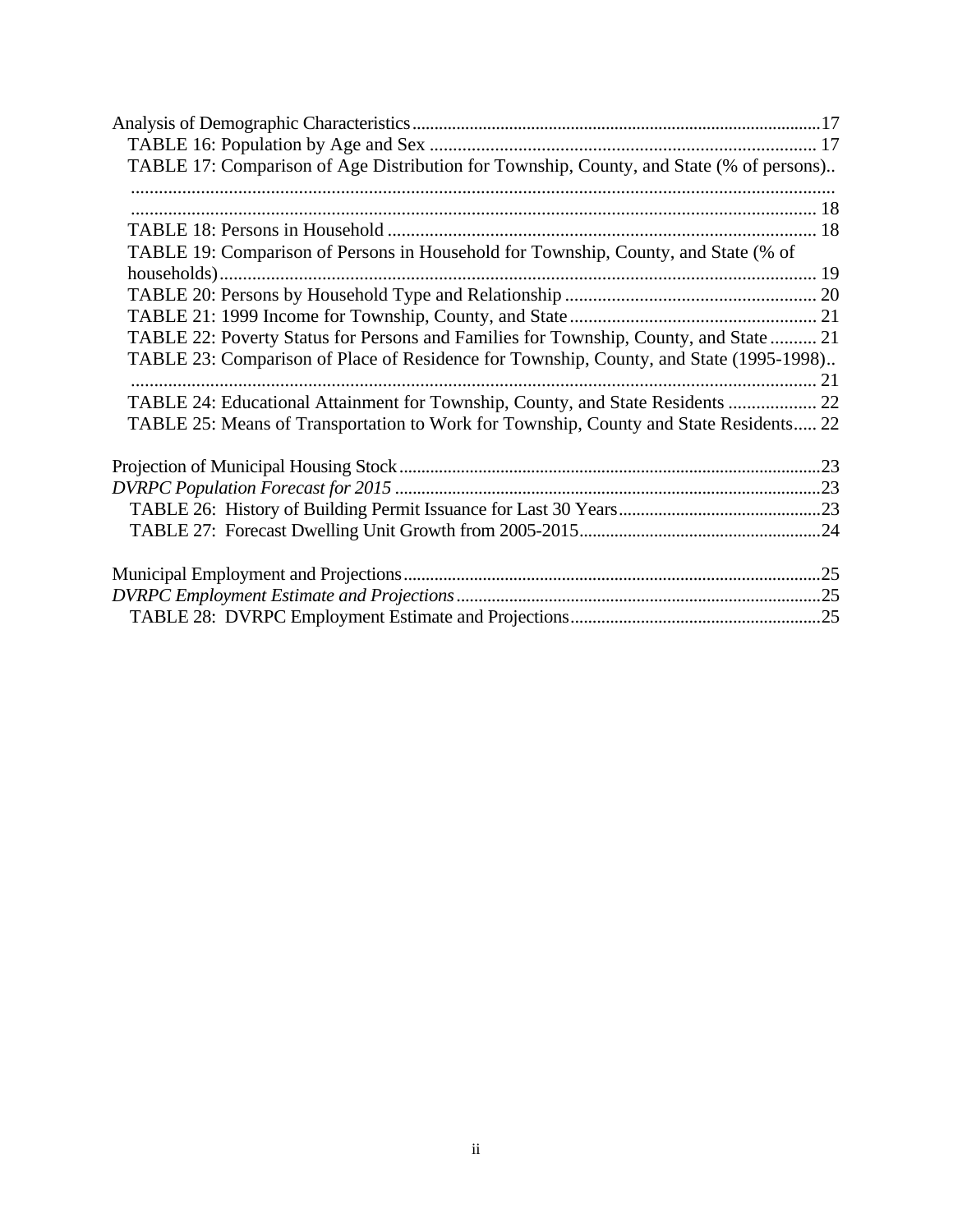# **Calculation of Fair Share**

The affordable housing obligation is cumulative and includes the affordable housing need for the period 1987 to 2018. The affordable housing obligation consists of three components: the rehabilitation share; the prior round obligation (1987 to 1999); and, growth share (1999 to 2018).

## *Rehabilitation Share*

The rehabilitation share for affordable housing is the number of existing housing units as of April 1, 2000 that are old, crowded and deficient and also occupied by households of low- and moderate-income. The rehabilitation share for each municipality is provided in Appendix C of N.J.A.C. 5:97-1 et seq. (the COAH third round substantive rules). The rehabilitation share for the Township is 5 affordable units. The Township has provided 34 rehabilitated units since April 1, 2000.

## *Prior Round Obligation*

The prior round obligation is the municipal new construction obligation from 1987 to 1999. Obligations from the first and second rounds have been recalculated to include the most recent data from the 2000 Census. The result is the Township's prior round obligation decreased from 521 affordable units to 520 affordable units.

#### *Credits/Reductions from Prior Round Obligation*

The Township is eligible for the following credits and reductions from its prior round obligation of 520 units:

| <b>TABLE 1. Prior Round Credits/Reductions</b> |                                                   |                                 |                                    |                                       |  |
|------------------------------------------------|---------------------------------------------------|---------------------------------|------------------------------------|---------------------------------------|--|
| Category/Development                           | <b>Total</b><br><b>Affordable</b><br><b>Units</b> | <b>Rental</b><br><b>Credits</b> | Age-<br><b>Restricted</b><br>units | <b>Housing Unit</b><br><b>Credits</b> |  |
| <b>Regional Contribution</b><br>Agreements     | 198                                               |                                 |                                    | 198                                   |  |
| Pennington Pointe                              | 5                                                 |                                 | 5                                  | 5                                     |  |
| <b>CIFA Group Home</b>                         | 4                                                 | 4                               |                                    | 8                                     |  |
| <b>Brandon Farms</b>                           | 138                                               |                                 |                                    | 135                                   |  |
| <b>Bonus for Substantial</b><br>Compliance     | 46                                                |                                 |                                    | 46                                    |  |
| <b>Hopewell Gardens</b>                        | 149                                               |                                 |                                    |                                       |  |
| Handicapped                                    | 15                                                | 15                              |                                    | 30                                    |  |
| Age-restricted*                                | 134                                               | 28                              | 85                                 | 113                                   |  |
| <b>Total</b>                                   |                                                   |                                 |                                    | 535                                   |  |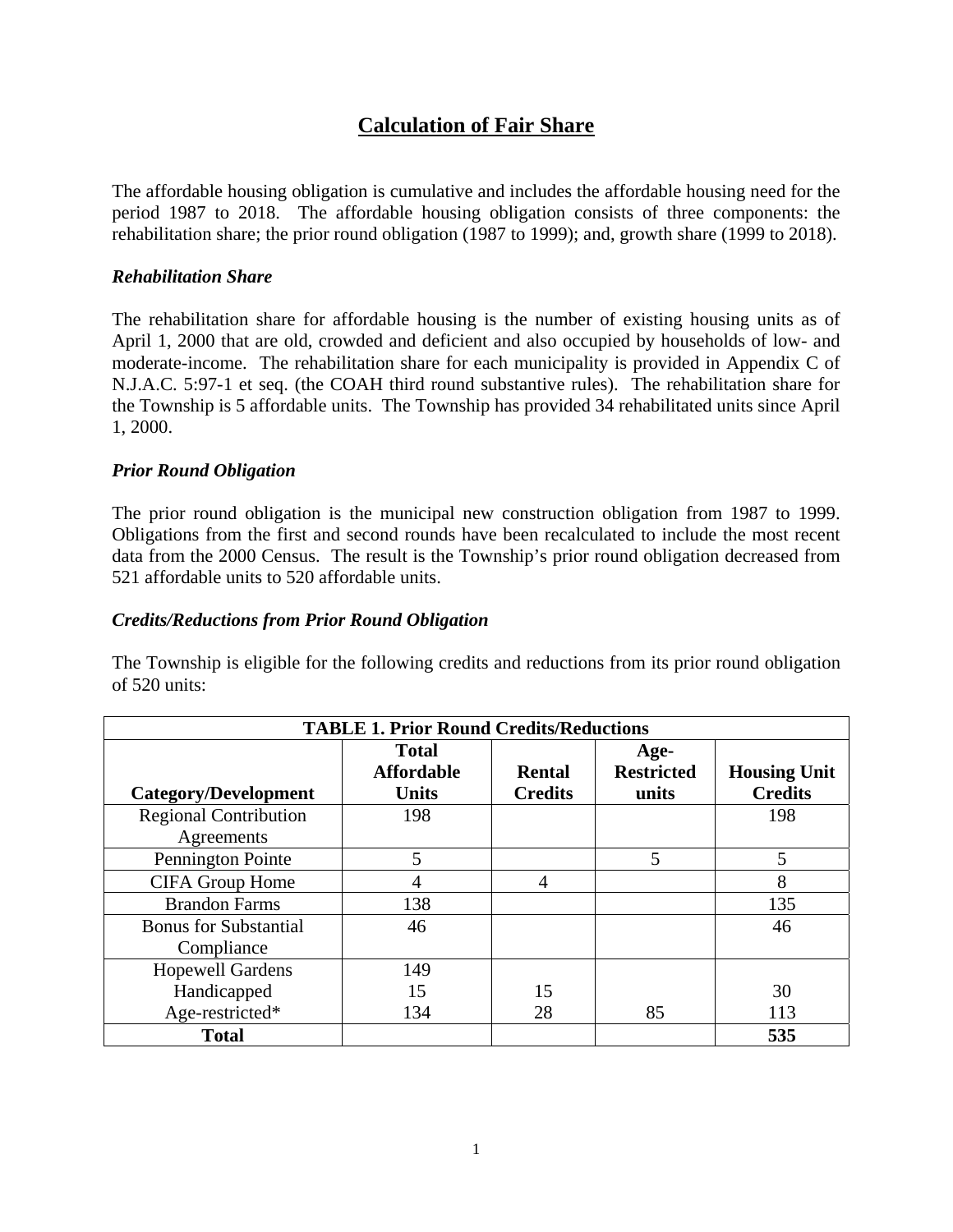\* Because of the cap on the number of age-restricted units, only 85 of the 134 age-restricted units could be counted in the prior round obligation. The 49 age-restricted rental units are excess units that can be carried to the third round.

Based on the above analysis, the Township has 15 excess units from its prior round obligation that can be carried forward to the Third Round (520 affordable units from prior round obligation and 535 housing unit credits). In addition, the Township has an excess of 49 age-restricted rental units that can be carried to the Third Round.

# *Residential Growth Share*

In the rules published by COAH in January 2008, subsequently adopted in June 2008 and then draft revisions published in June 2008 and adopted in September 2008, the Council indicated that the Township would increase by 1,474 housing units from 2004 to 2018 (Appendix F of NJAC 5:97-1 et seq.). This estimate is in stark contrast to the projections of the Delaware Valley Regional Planning Commission (DVRPC), which is the Metropolitan Planning Organization (MPO) for the Township. The DVRPC has established that the Township will grow by 515 households in the period 2005-2015.

However, NJAC 5:97-2.4(a) permits the municipality to exclude market-rate units within inclusionary developments that are constructed after January 1, 2004 from residential growth for the purposes of projecting the growth share. Hopewell Grant, which includes the 240 marketrate units for the 149 unit Hopewell Gardens affordable project, has 182 units which have been occupied after January 1, 2004, and which can be used to reduce the household projection. In addition the 149 unit affordable project also can be deducted. Dividing the resulting household projection of 1,143 units by 5 (one affordable unit for each four market-rate units) yields a residential growth share of 228.6 affordable units based on this calculation.

# *Nonresidential Growth Share*

The nonresidential growth share is based on one affordable unit for each new 16 jobs created in the Township. The estimate from Appendix F of the COAH rules is 4,064 new jobs over the period 2004-2018. Based on this calculation, the nonresidential growth share is 254 affordable units.

| <b>TABLE 2. Fair Share Obligation</b>                      |       |     |  |  |  |  |
|------------------------------------------------------------|-------|-----|--|--|--|--|
| <b>Required units</b><br><b>Units provided</b><br>Category |       |     |  |  |  |  |
| Rehabilitation share                                       |       |     |  |  |  |  |
| Prior round obligation                                     | 520   | 535 |  |  |  |  |
| Growth share obligation<br>483 (Estimate of future         |       |     |  |  |  |  |
| development)                                               |       |     |  |  |  |  |
| <b>Total</b>                                               | 1.008 | 540 |  |  |  |  |

# *Total Fair Share Obligation*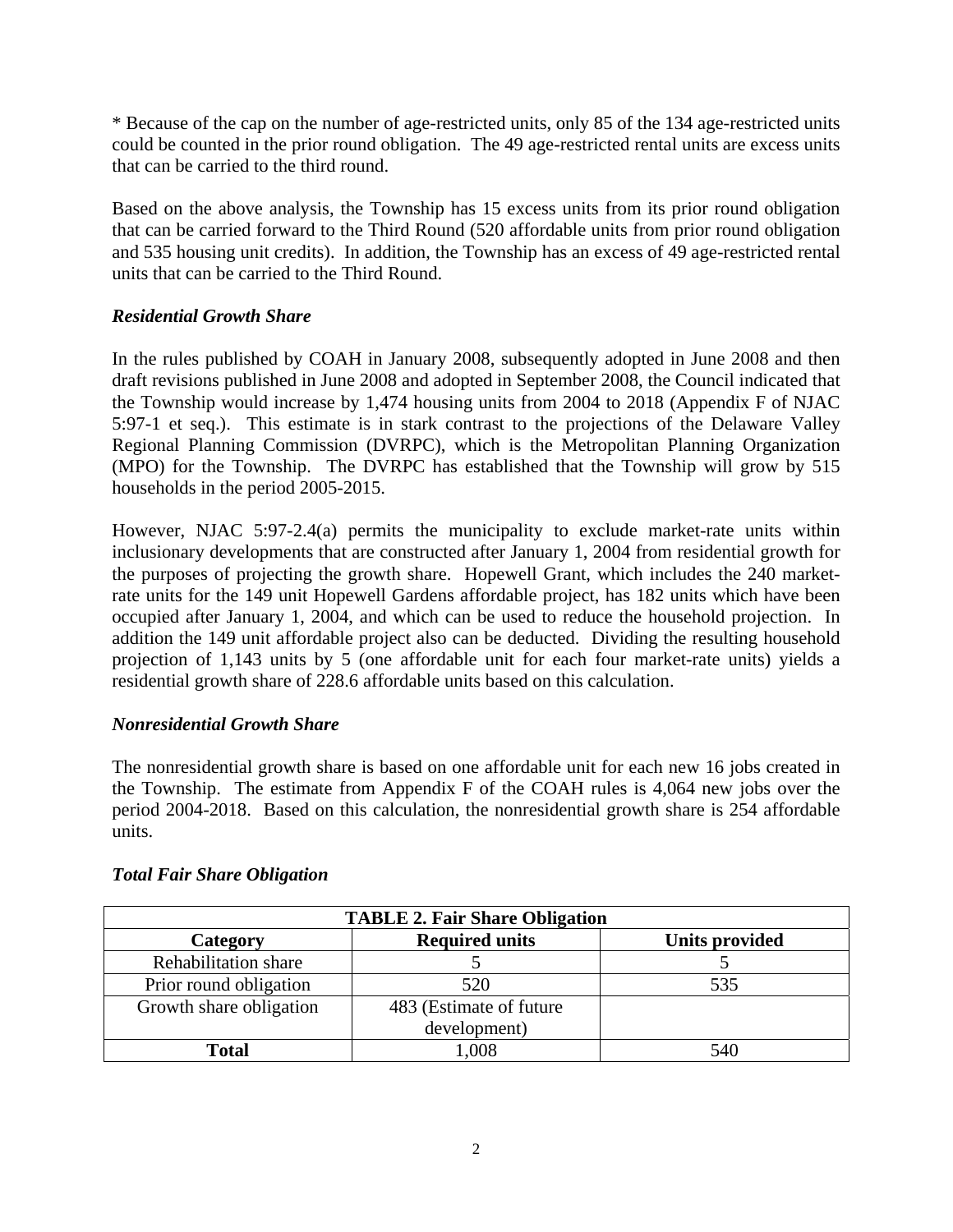The Township's total fair share for the period from 1987-2018 is 1,008 affordable units. The Township has provided 535 units under the prior rules (15 units in excess of the prior round obligation), and has an additional 49 units not counted in the prior round, consisting of 49 agerestricted rental units, that it will put towards its third round obligation.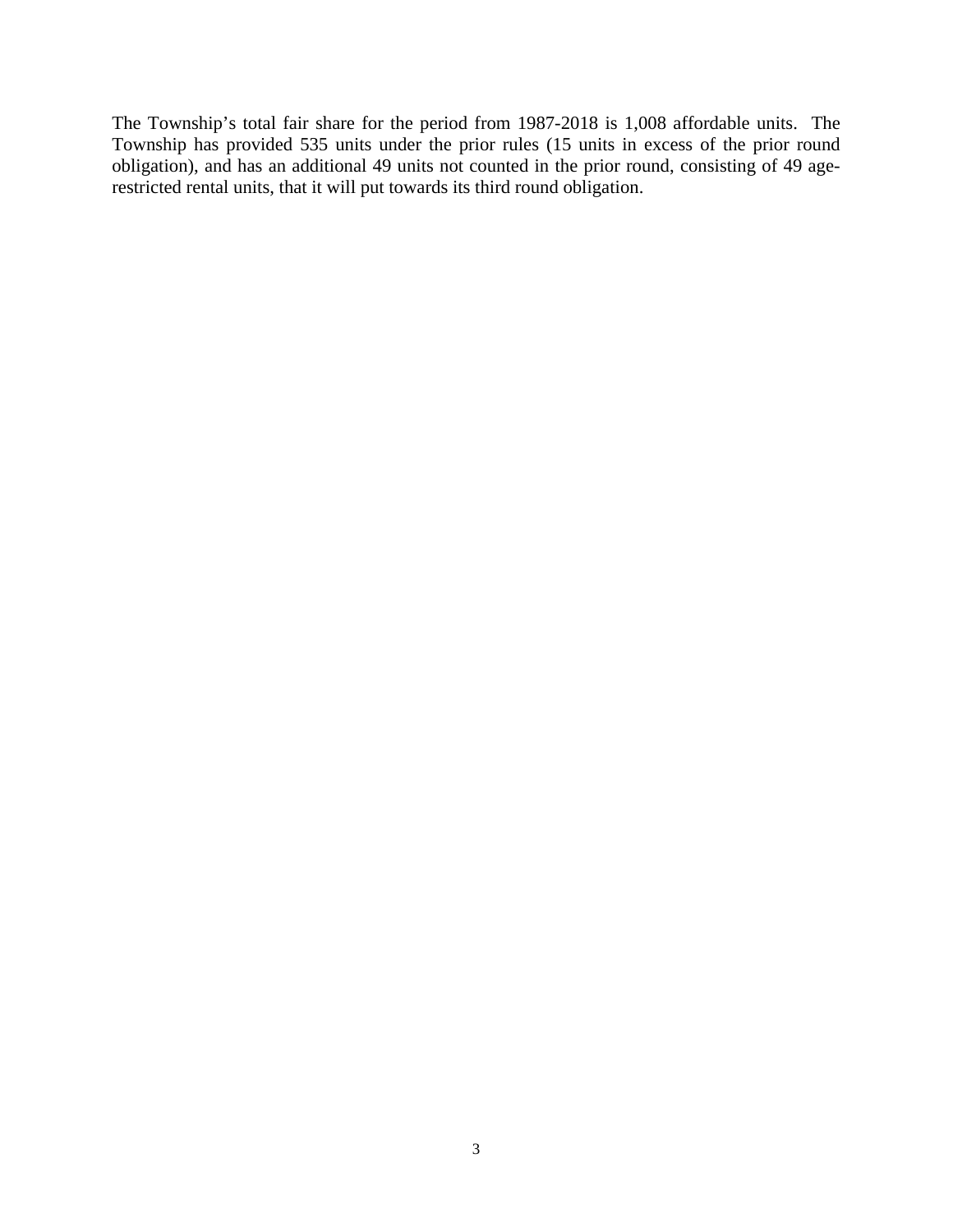# **Fair Share Plan**

In the previous section a fair share obligation of 1,008 units has been established. The following outlines how this obligation will be addressed.

Table 3 below summarizes the Hopewell Township fair share obligation and the plan for meeting that obligation. Additional details for each component of the plan are provided in the narrative that follows the table.

|                  | <b>TABLE 3. Hopewell Township Fair Share Obligation, Summary of Requirements and</b><br><b>Planned Round Three Compliance</b> |             |                                     |  |  |  |
|------------------|-------------------------------------------------------------------------------------------------------------------------------|-------------|-------------------------------------|--|--|--|
|                  |                                                                                                                               | Requirement | <b>Township</b><br><b>Provision</b> |  |  |  |
|                  | <b>Total Fair Share Obligation</b>                                                                                            | 1,008       |                                     |  |  |  |
|                  | Rounds One and Two                                                                                                            | 520         | 535                                 |  |  |  |
|                  | <b>Rehabilitation Share</b>                                                                                                   | 5           | 5                                   |  |  |  |
|                  | Round Three (Growth Share) Requirement                                                                                        | 483         |                                     |  |  |  |
| <b>Excess</b>    |                                                                                                                               | $-$         | 15                                  |  |  |  |
|                  | Not Counted in Prior Rounds, Eligible in Round Three                                                                          | --          | 49                                  |  |  |  |
|                  | Subtotal,<br><b>Excess</b><br><b>Applicable</b><br>Round<br><b>Three</b><br>to<br><b>Requirements</b>                         |             | 64                                  |  |  |  |
|                  | <b>Net New Round Three Requirement After Excess from</b><br><b>Prior Rounds</b>                                               | 419         |                                     |  |  |  |
| 1.               | Scattered Site Projects (Community Options,<br>HomeFront, Wrick Avenue, Minnietown Lane)                                      | --          | 15                                  |  |  |  |
| 2.               | <b>Accessory Apartments</b>                                                                                                   | --          | 10                                  |  |  |  |
| 3.               | Block 78, Lot 10.04 (Project Freedom)                                                                                         | --          | 70                                  |  |  |  |
| $\overline{4}$ . | Block 33, Lot 1.02 (Pennytown)                                                                                                | --          | 70                                  |  |  |  |
| 5.               | Block 91, Lot 3.96 (Capital Health Systems)*                                                                                  |             | 70                                  |  |  |  |
| 6.               | Block 93, Lot 5 (Burroughs tract)                                                                                             | $=$ $-$     | $\tau$                              |  |  |  |
| 7.               | Block 88, Lot 5.02 (Weidel tract)                                                                                             | --          | 180                                 |  |  |  |
| 8.               | Residential development (ongoing, inclusionary zoning<br>distributed throughout Hopewell Township)                            | --          | 50                                  |  |  |  |
|                  | <b>Total Units</b>                                                                                                            |             | 472                                 |  |  |  |
|                  | <b>Excess for Round Three Requirement</b>                                                                                     |             | 53                                  |  |  |  |

\*Specifically as to CHS, the Developer's Agreement indicates the following: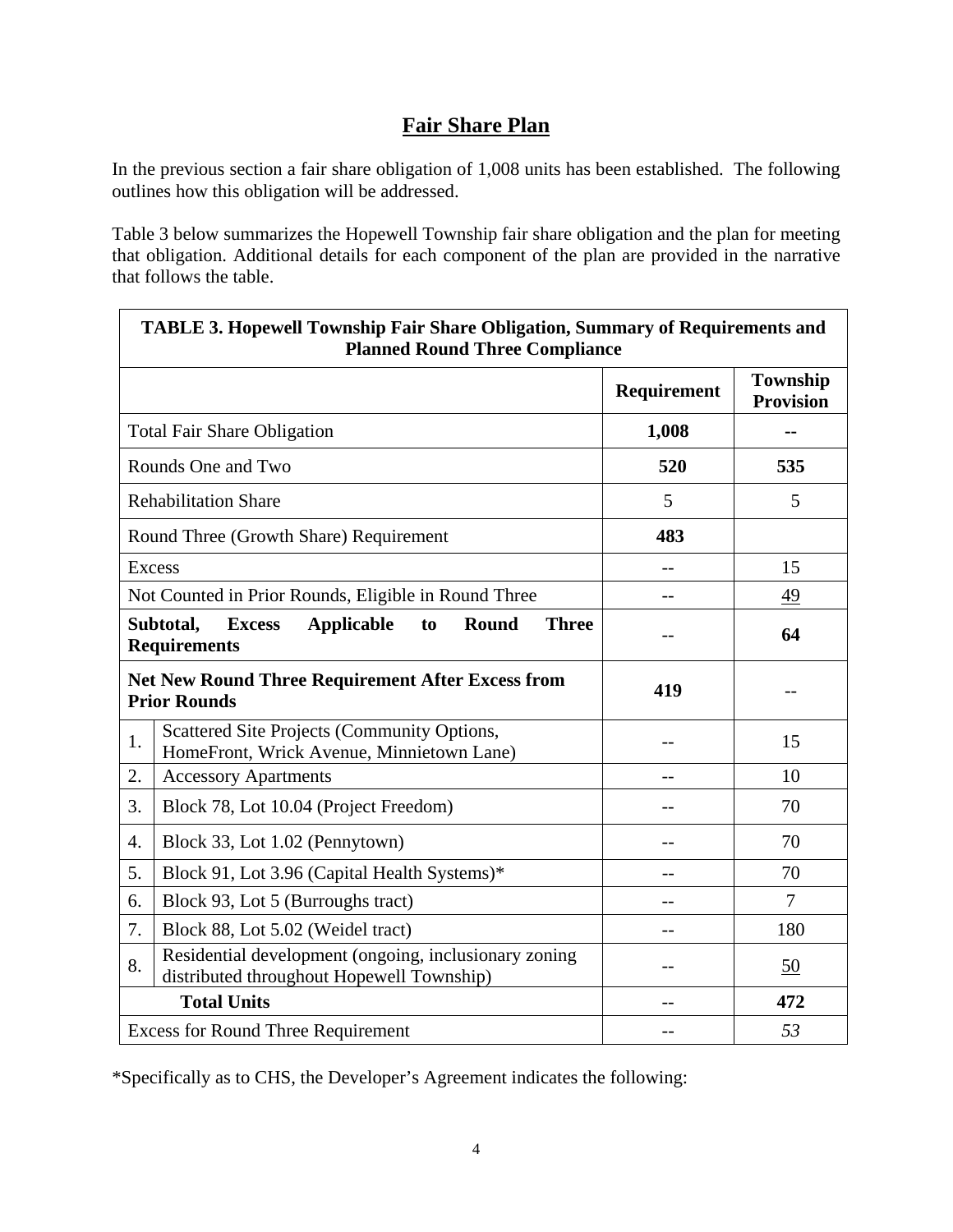"CHS will satisfy any affordable housing obligation that its project imposes on the Township, as such obligation is set forth in the Township's affordable housing ordinances enacted in accordance with the rules and regulations of the New Jersey Council on Affordable Housing as are in effect at the time the applicant applies for a Certificate of Occupancy for the proposed development or any portion thereof, or as modified or amended by the New Jersey Council on Affordable Housing and/or a court of final jurisdiction subsequent to that time, either through on site construction or other means acceptable to the Township, or a combination of both".

## *Rehabilitation*

The Township has satisfied its rehabilitation obligation of five affordable units. Thirty-four units have been rehabilitated since April 1, 2000.

#### *Prior Round Obligation*

The adjusted prior round allocation of affordable units is 520 affordable units. The Township has provided 535 affordable units, resulting in an excess of 15 affordable units. In addition, the Township has 49 age-restricted rental units that could not be counted in the prior round obligation, but can be carried to the third round.

## *Excess Units from Prior Round Obligation*

In accordance with the calculations provided in the previous section, the Township has established that it has 49 excess units consisting of age-restricted, rental units at the Hopewell Gardens facility, and 18 additional units that exceeded the prior round obligation. These excess units will be utilized to address a portion of the Township's fair share and rental obligations, and will be applied to limit the number of new age-restricted, affordable dwellings that can be provided.

# *Municipally Sponsored and 100 percent Affordable Programs*

The Township is proposing the use of five properties for municipally sponsored, 100 percent affordable programs (NJAC 5:97-6.7):

- Block 2, Lot 8 is a 1.1 acre parcel on Minnietown Lane and Hopewell Wertsville Roads. The Township intends to provide 2 modular units on the property. The Township owns the property, which it purchased using funds from the Township's affordable housing trust account. The property is located in a residential zoning district where the use is permitted. The Township has prepared an analysis to provide new septic systems to support the proposed use. (Table 3, Reference Number 1)
- Block 130, Lot 77.01 on Wrick Avenue, a 0.5 acre parcel which the Township obtained through a tax foreclosure. The Township has entered a contract to construct a modular home on this property. The property is located in a residential zoning district and has a well and septic system available. (Table 3, Reference Number 1)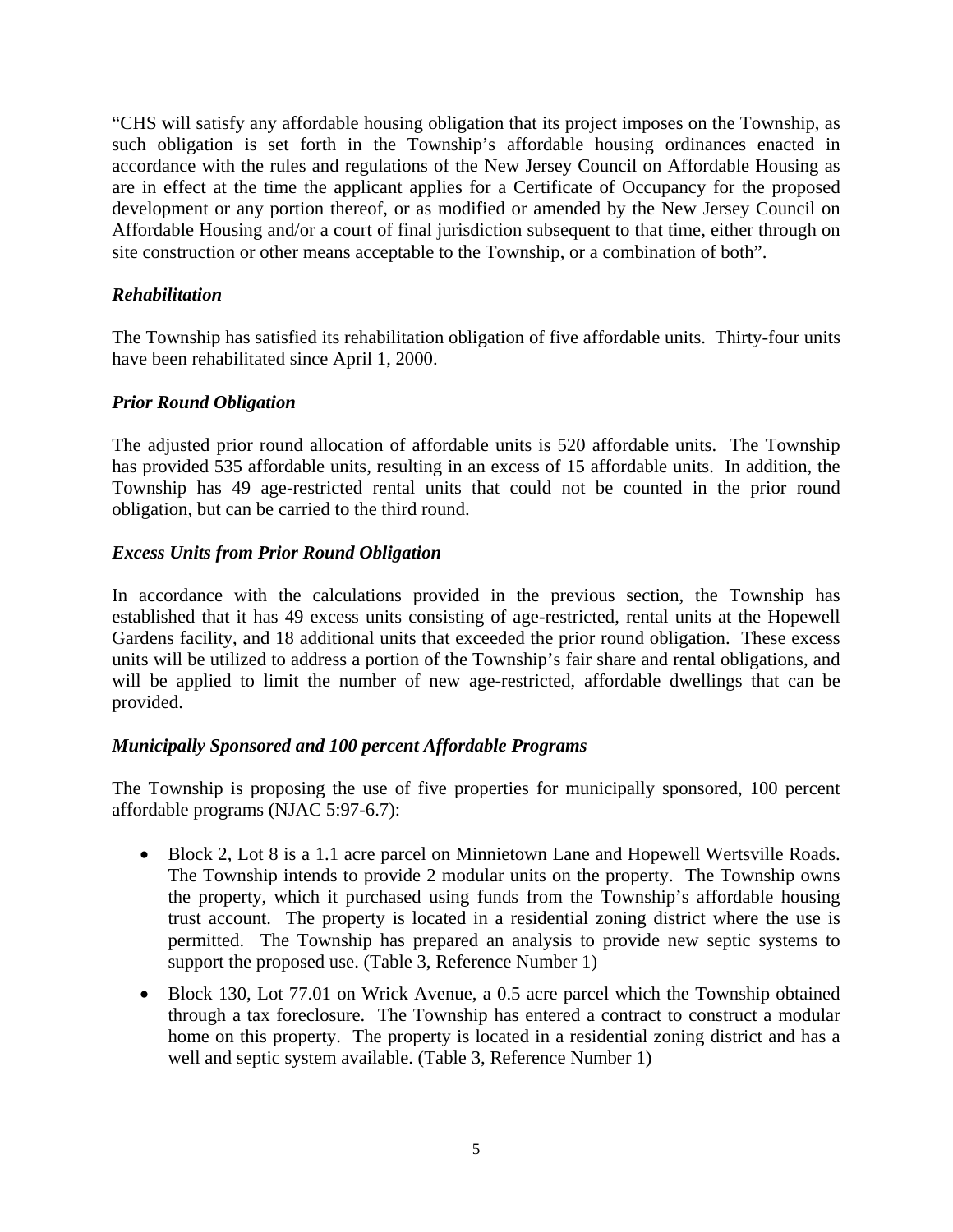- Block 33, Lot 1.02 is a 25 acre parcel with frontage on Marshall's Corner-Woodsville Road, Pennington-Hopewell Road (County Route 654), and Route 31. The tract currently has an on-site wastewater treatment plant that could service up to 70 affordable units. (Table 3, Reference Number 4)
- Block 93, Lot 5 on Scotch Road, is a 34 acre parcel acquired by the Township specifically for affordable housing purposes. The Township is seeking an experienced developer of affordable housing to provide 30 to 50 units on this property, and intends to prepare a Request for Proposals (RFP) to solicit such a developer. However, wastewater treatment limitations may only permit seven units if conventional on-site disposal is utilized. If possible, wastewater treatment will be provided through an on-site community wastewater treatment system or connection to ELSA, and potable water through a public water supply system or an on-site well. The property is adjacent to major employers and in close proximity to the municipal complex, and is located in a residential zoning district. (Table 3, Reference Number 6)
- Block 88, Lot 5.02 is a 72 acre parcel located on Route 31 and the Denow Road extension. The Township purchased this property for approximately \$5.2 million, and is selling a 16 acre tract to Mercer County as open space for approximately \$1.25 million. The tract requires a contract from the Ewing Lawrence Sewerage Authority (ELSA) for sewer service and a permit from the DEP for access to Reed Road from Denow Road. The Township plans to construct approximately 200 affordable units on the tract, utilizing an experienced developer of affordable housing and subject to a forthcoming Request for Proposals. (Table 3, Reference Number 7)

Municipally sponsored affordable housing projects require additional documentation, beyond site control as noted above. The housing sites satisfy the following criteria:

- The selected sites are suitable pursuant to NJAC 5:97-3.13 in that they are either in Planning Area 2 or are consistent with sound planning principles and the goals, policies and objectives of the State Development and Redevelopment Plan (SDRP);
- The Township has the capability to administer the projects in accordance with the Uniform Housing Affordability Controls (NJAC 5:80-26). The Township has a municipal housing liaison to administer the projects, and will seek administrative help if needed;
- The units will have a low/moderate income split in accordance with the Uniform Housing Affordability Controls (UHAC), providing at least 50% of the units for low-income households and no more than 50% for moderate-income households;
- The units will be affirmatively marketed by the Township's municipal housing liaison or another agency in accordance with the UHAC rules ;
- The units will have the appropriate controls on affordability in accordance with the COAH and UHAC rules;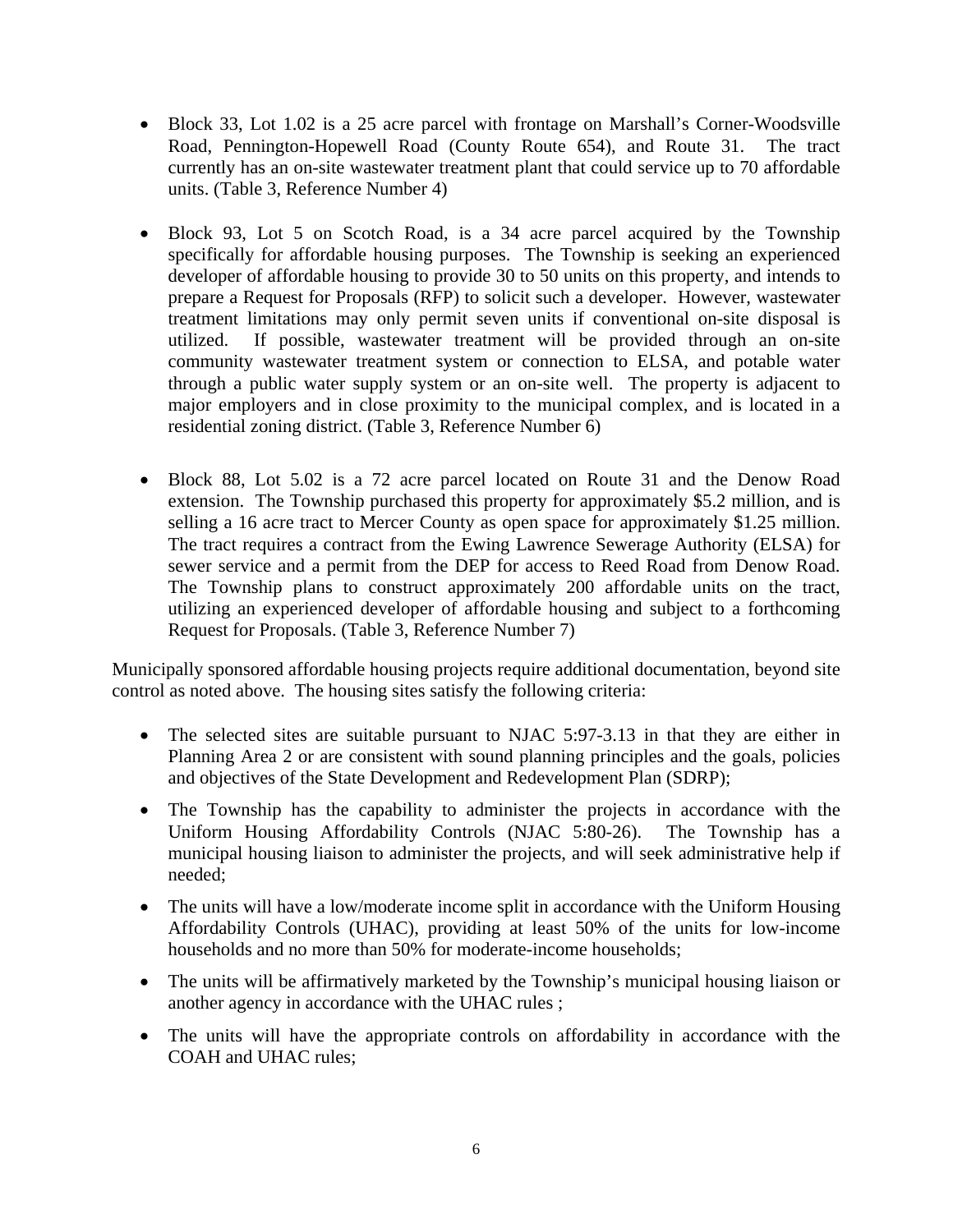- The units will have the appropriate bedroom distribution, providing a mix of one-, twoand three-bedroom units for the municipal construction project;
- The municipality has adequate funding capabilities through the use of development fees, payments in lieu of construction, or bonding capability if necessary;
- The construction will begin within 2 years of the grant of substantive certification.

#### *Accessory Apartments*

The revised Third Round rules permit a deed restriction on affordability controls of 10 years, rather than the 30 year restriction that was proposed in the prior Third Round rules. The 30 year restriction was a deterrent to the program. In addition, the minimum payment to the property owner is now \$25,000 for the creation of a low-income dwelling, and \$20,000 for the creation of a moderate-income dwelling. The Township is including 10 units in its Third Round compliance plan, but if the program is successful can provide up to 50 units through this mechanism. (Table 3, Reference Number 2)

## *Supportive and Special Needs Housing*

The Township is proposing the use of two group homes on property owned by the Township to address its fair share obligation (NJAC 5:97-6.10) concerning supportive and special needs housing. The first of these is designated as Lot 5 in Block 93 and is located on Scotch Road. Currently on the 34 acre property are a 2-family dwelling and a single-family dwelling, yielding three affordable dwelling units (one 3-bedroom and two 2-bedroom). The property will be leased to Home Front for 3 family rental units. (Table 3, Reference Number 1)

Block 26, Lot 4.03 on Harbourton Rocktown Road, a 1 acre parcel which includes an existing dwelling and outbuildings. The existing dwelling will be demolished and replaced. The Township owns the property, which it purchased using funds from the Township's affordable housing trust account. The property will be conveyed to Community Options for the construction of a 4 bedroom group home for individuals with learning disabilities. The property is located in a residential zoning district and the use is permitted. A new septic system has been provided. (Table 3, Reference Number 1)

Block 78, Lot 10.04 is a 22 acre parcel located on Denow Road east of Route 31. The Township is proposing to lease the land to Project Freedom for the development of approximately 100 units, the majority of which will be for the developmentally disabled. The tract currently has a sewage treatment allocation from ELSA. (Table 3, Reference Number 3)

The Township has control of these properties through fee simple ownership. The Township's contribution is the property and any assistance it may provide in securing approvals and additional ancillary funds. The interested organizations are to provide sources of funding beyond that available from the Township. The agencies have indicated that adequate funding can be provided.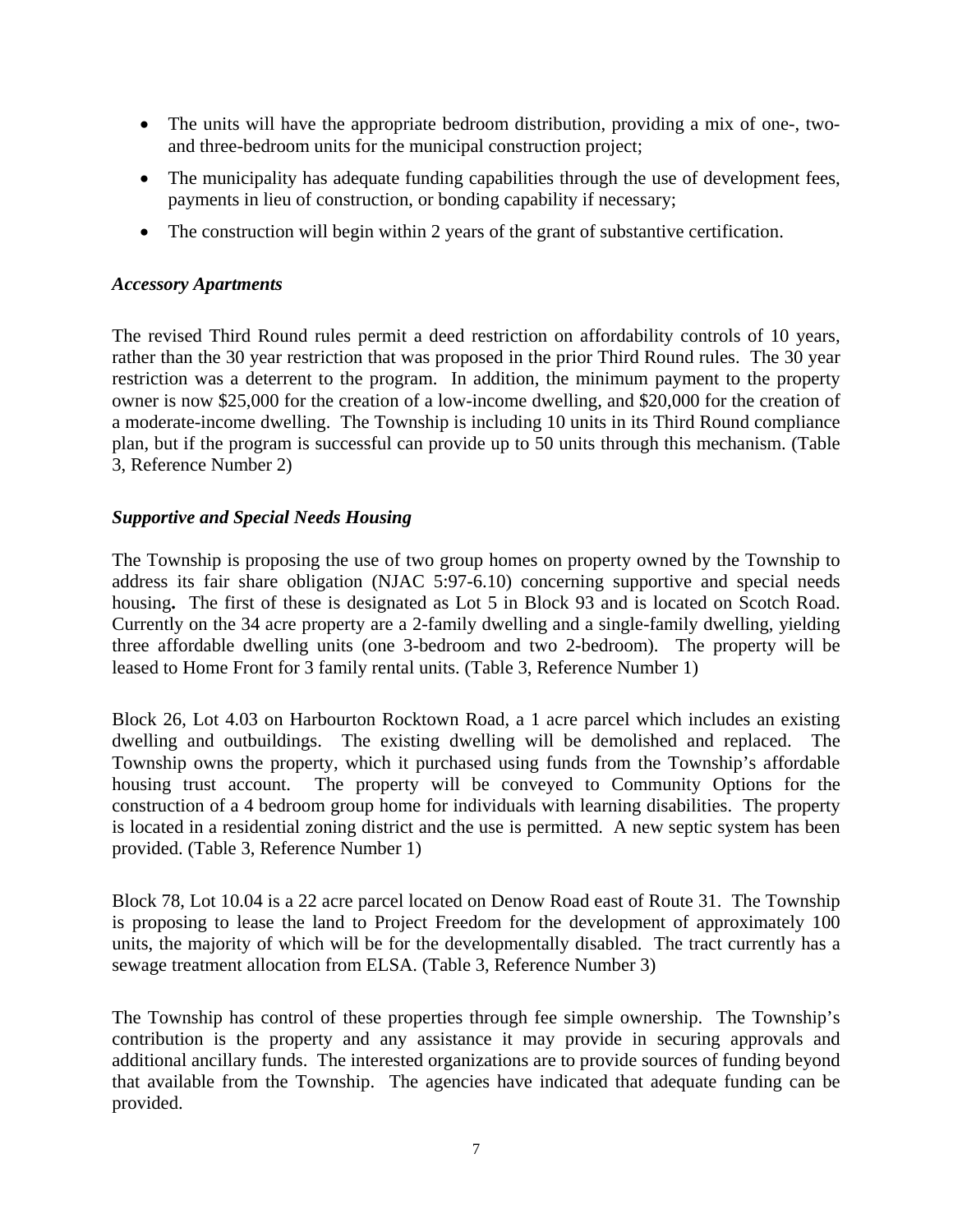The Municipal Land Use Law (MLUL, NJSA 40:55D-66.1) indicates that community residences (group homes) shall be a permitted use in all residential zoning districts of a municipality, and the requirements shall be the same as for single family dwelling units located within such districts. Both of the proposed group homes are located within a residential zoning district.

#### *Residential Development*

The Township's build-out analysis identifies properties that can meet COAH's requirement of one affordable unit per four market-rate units, i.e. a five lot subdivision is possible. This analysis of the R-150, VRC and MRC zoning districts indicates that 145 affordable units may be provided in these residential districts. However, the Township is taking credit for only 50 affordable units from this category, as it is unlikely the build-out will occur by 2018, and not all subdivided lots will contribute to growth share. In addition, the Township intends to incorporate COAH's standard for a 20 percent affordable housing set-aside into the zoning provisions for all residential and mixed-use districts. (Table 3, Reference Number 8)

## *Rental Housing*

The COAH rules indicate that at least 25 percent of a municipality's growth share obligation shall be addressed with rental housing (NJAC 5:97-3.10(b)3), and that at least 50% of the rental housing obligation addressed within the municipality must be family housing units (NJAC 5:97- 3.9). Given the Township's growth share obligation of 483 units, 121 units must be rental housing, and no more than 60 units may be addressed through age-restricted housing. The Township has a prior cycle credit of 49 age-restricted rental units. Thus, 72 additional rental units are required, 11 of which could be age-restricted units. The three units on Block 93, Lot 5 to be developed under the auspices of Home Front will satisfy some of the family unit rental obligation. With the Project Freedom project of approximately 70 units, and the municipally constructed, 100 percent affordable developments that are contemplated, the Township will well exceed its rental obligation, and thus should be eligible for additional rental credits.

#### *Age-Restricted Housing*

The COAH rules indicate that not more than 25 percent of the growth share obligation addressed within a municipality may be met with age-restricted housing (NJAC 5:97-3.10(c)2). Thus, the Township can provide up to 120 affordable units for age-restricted households. The Township has 49 excess age-restricted units that it is carrying forward to the third round. Therefore, the Township has the option to supply 71 age-restricted units in the Municipally Sponsored and 100 percent Affordable Programs to address the growth share obligation.

#### *Additional Potential Projects*

An individual has also expressed an interest in developing a 9 unit affordable assisted living project. As the Township's growth share obligation evolves over the next decade, and the individual is in a position to present firm plans, this project may also benefit the Township's affordable housing inventory.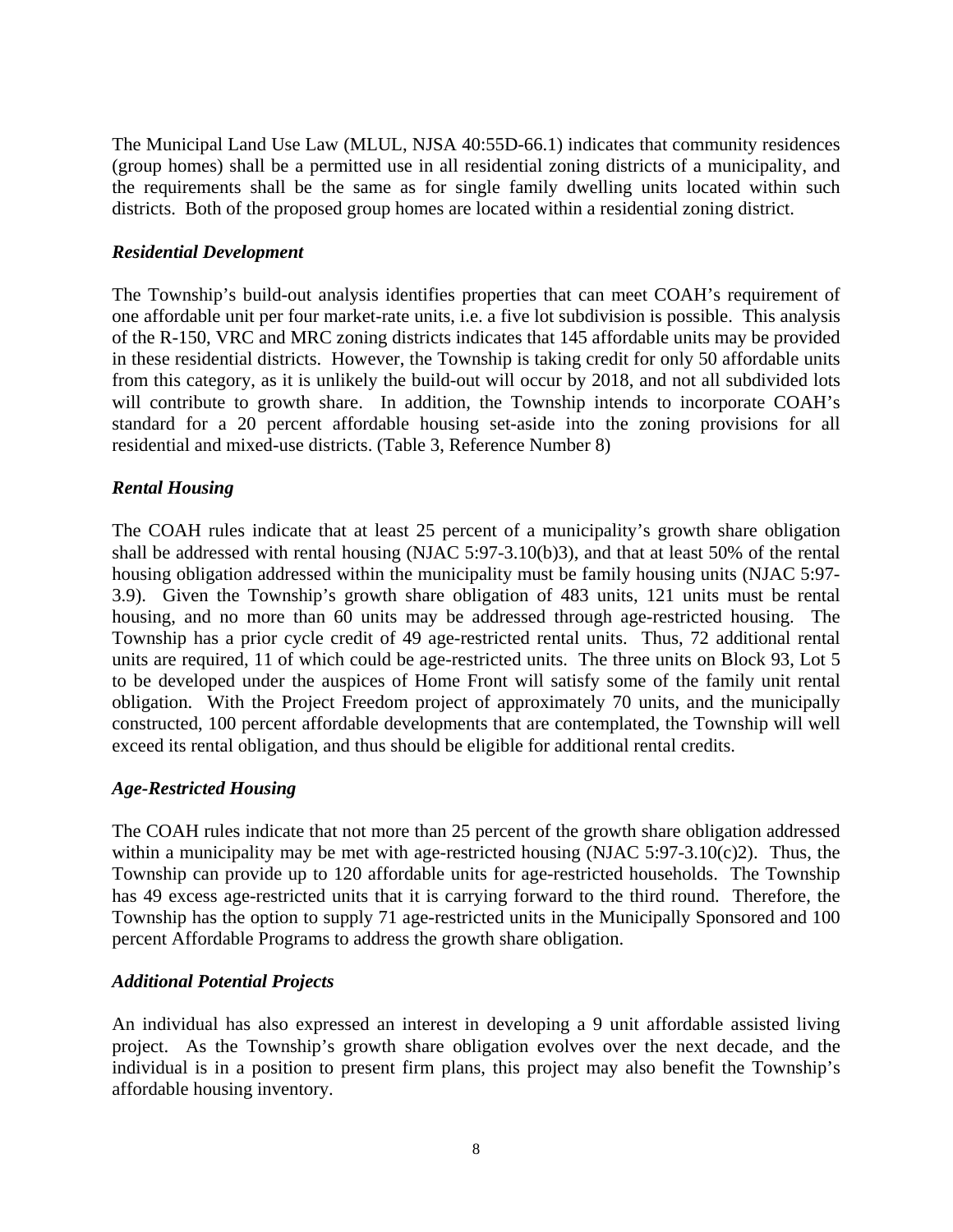#### *Nonresidential Development*

With regard to nonresidential development, the Township is considering a number of options to address the growth share component created by nonresidential development, which is projected to be the bulk of the Township's growth share. The Township is amending its development fee ordinance to require a 2.5 percent contribution of the equalized assessed value of new development to the affordable housing trust fund. Some nonresidential developers have committed to addressing whatever the prospective affordable housing need entails. For example, Capital Health Systems (CHS) has committed to fulfill its affordable housing requirement, and even though the bulk of the CHS development is exempt from the growth share calculation, CHS has identified a 10 acre site that is suitable for affordable housing. A preliminary site plan for 80 affordable units has been prepared, but the short-term obligation should range between 26 and 52 units. (Table 3, Reference Number 5)

#### *Growth Share Ordinance*

The Township has prepared a draft growth share ordinance to address potential residential and nonresidential development. The draft growth share ordinance requires for residential development either construction of the affordable housing obligation on-site or off-site, or a payment in lieu of construction. The payments in lieu of construction will be utilized to fund affordable housing activities within the Township, such as the municipally sponsored construction projects.

#### *Development Fee Ordinance*

The Township has prepared an amended development fee ordinance that increases the fee to 1.5% of the equalized assessed value for residential development and 2.5% of the equalized assessed value for nonresidential development. The Township will utilize these funds to contribute to the municipally sponsored and 100% affordable projects.

#### *Implementation Schedule*

The following Table 4 identifies the implementation phasing plan for the Hopewell Township compliance plan.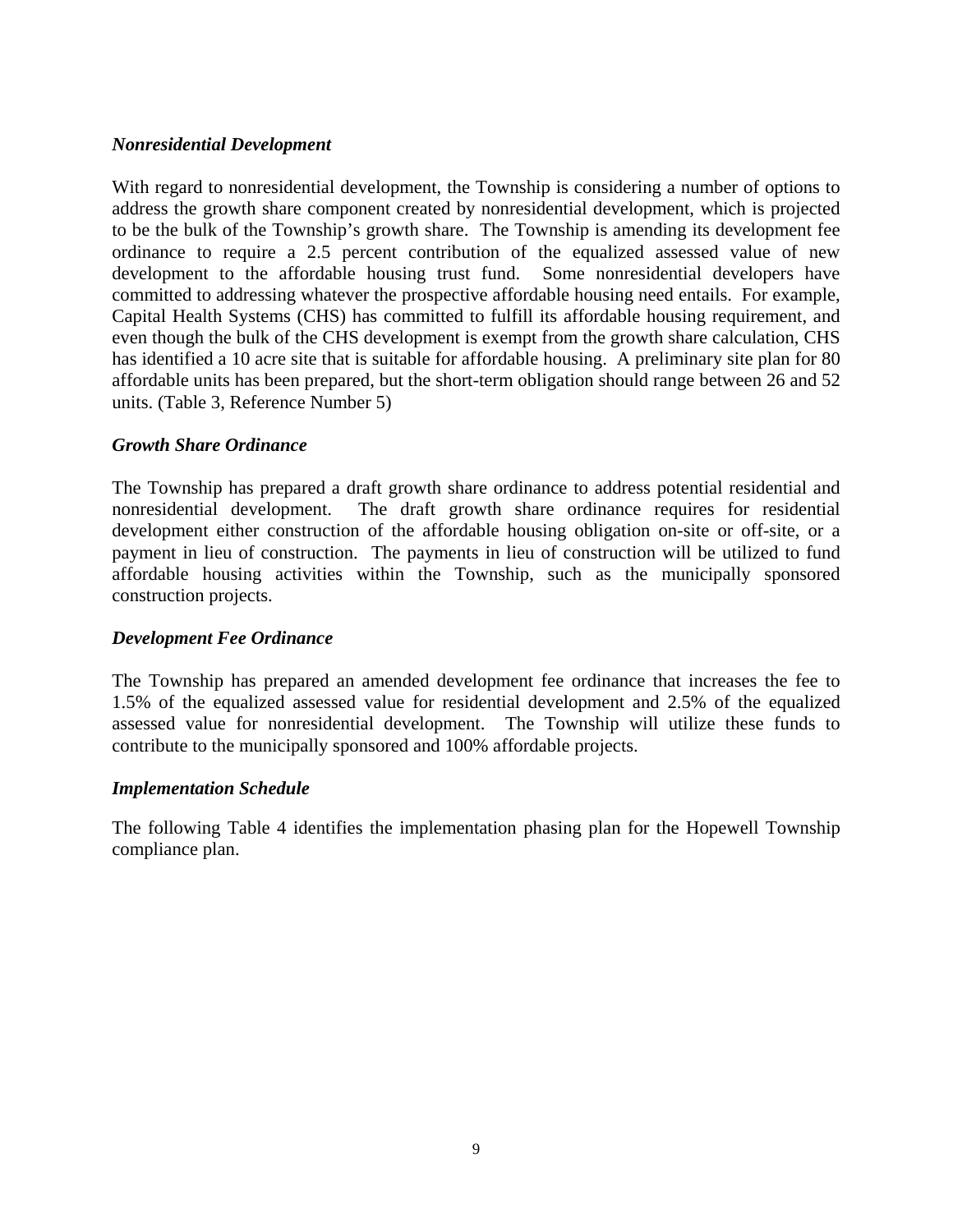| Table 4. Hopewell Township Implementation Phasing Plan                                                                                                                                                                                                                                                                                                                                                |                                                                                                                                                                                                                                                                                                                                                    |                                                                                                                                                                                                                                                                                                        |                                                                                                                                                                                                                |                                                                                                                                                                                                              |  |
|-------------------------------------------------------------------------------------------------------------------------------------------------------------------------------------------------------------------------------------------------------------------------------------------------------------------------------------------------------------------------------------------------------|----------------------------------------------------------------------------------------------------------------------------------------------------------------------------------------------------------------------------------------------------------------------------------------------------------------------------------------------------|--------------------------------------------------------------------------------------------------------------------------------------------------------------------------------------------------------------------------------------------------------------------------------------------------------|----------------------------------------------------------------------------------------------------------------------------------------------------------------------------------------------------------------|--------------------------------------------------------------------------------------------------------------------------------------------------------------------------------------------------------------|--|
| 2009-2010                                                                                                                                                                                                                                                                                                                                                                                             | 2011-2012                                                                                                                                                                                                                                                                                                                                          | 2013-2014                                                                                                                                                                                                                                                                                              | 2015-1016                                                                                                                                                                                                      | 2017-2018                                                                                                                                                                                                    |  |
| • Municipal property acquisition<br>• Project site planning and<br>permitting<br>• Provider agreements<br>• Non-municipal financing secured<br>• 64 units for excess units from<br>prior round obligation<br>• 15 units at scattered sites<br>• 2 units for accessory apartments<br>• 9 units for Inclusionary<br>residential developments<br>• 70 units for Project Freedom<br>• Compliance assessed | • Project site planning and<br>permitting<br>• Provider agreements<br>• Additional non-municipal<br>financing secured<br>• 2 units for accessory apartments<br>• 6 units for inclusionary residential<br>developments<br>• 70 units at Pennytown<br>• Master Plan reviewed<br>• Housing Plan reviewed<br>• Compliance assessed<br>• CHS COs issued | • Project site planning and<br>permitting<br>• Provider agreements<br>• Additional non-municipal<br>financing secured<br>• 26 units for CHS<br>• 2 units for accessory<br>apartments<br>• 12 units for inclusionary<br>residential development<br>• 40 units for Weidel tract<br>• Compliance assessed | • 44 units for CHS<br>• 7 units for Burroughs tract<br>• 2 units for accessory<br>apartments<br>• 13 units for Inclusionary<br>residential development<br>• 90 units for Weidel tract<br>• Compliance assessed | • 50 units for Weidel tract<br>• 2 units for accessory<br>apartments<br>• 10 units for inclusionary<br>residential development<br>• Compliance assessed<br>• Master Plan reviewed<br>• Housing Plan reviewed |  |
| <b>Cumulative Round III Units</b>                                                                                                                                                                                                                                                                                                                                                                     | 238<br>160                                                                                                                                                                                                                                                                                                                                         | 318                                                                                                                                                                                                                                                                                                    | 474                                                                                                                                                                                                            | 536                                                                                                                                                                                                          |  |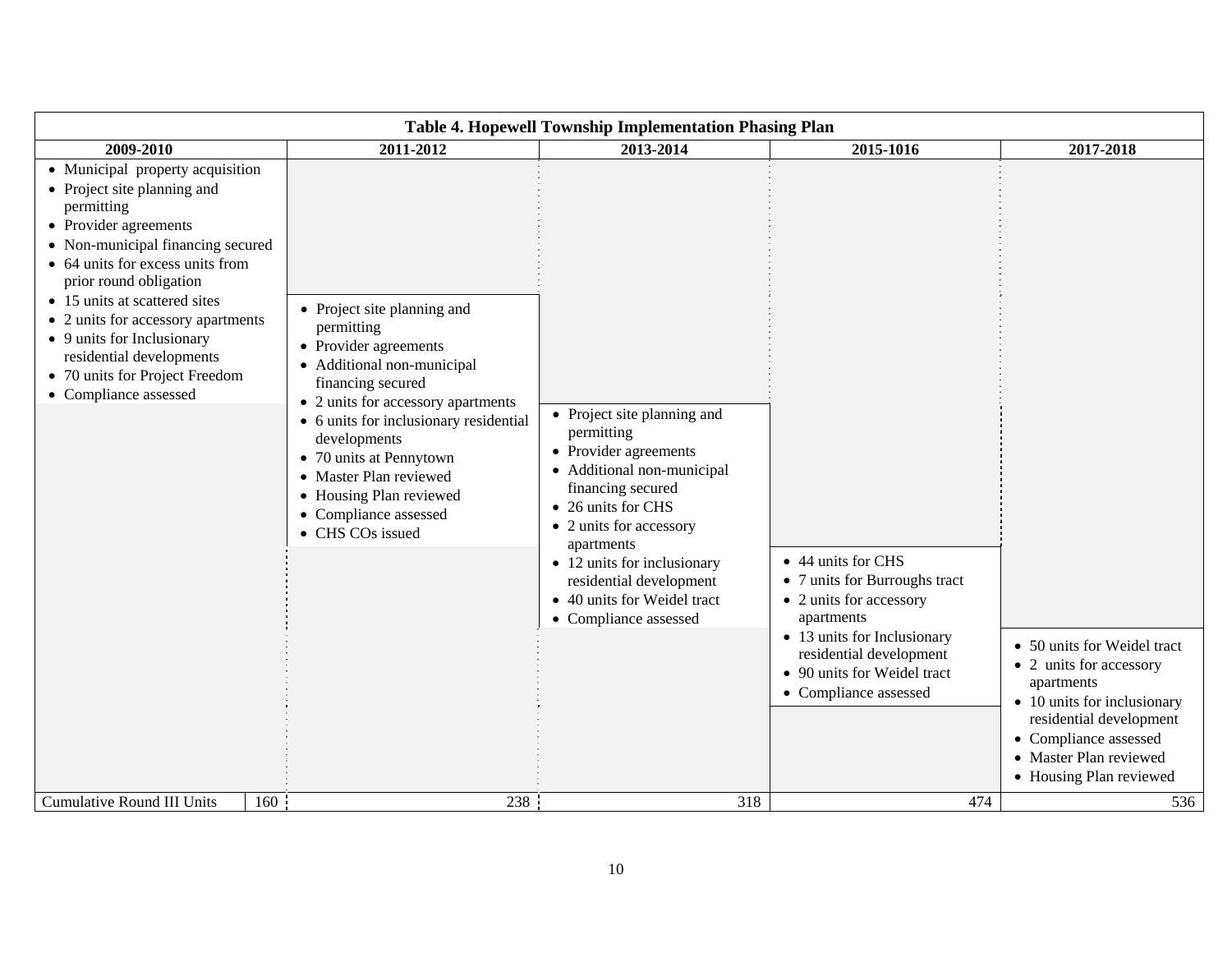# **Inventory of Municipal Housing Conditions**

The primary source of information for the inventory of the Township's housing stock is the 2000 U.S. Census, with data reflecting conditions in 2000.

According to the 2000 Census, the Township had 5,629 housing units, of which 5,498 (98%) were occupied. Table 5 identifies the units in a structure by tenure; as used throughout this Plan Element, "tenure" refers to whether a unit is owner-occupied or renter-occupied. While the Township largely consisted of one-family, detached dwellings (86% of the total, compared to 49% in the County), there were 791 units in attached or multi-family structures. The Township had a relatively low percentage of renter-occupied units, 7%, compared to 33% in Mercer County and 34% in the State.

| <b>Units in Structure</b> | <b>Vacant Units</b> |              | <b>Occupied Units</b> |          |  |  |
|---------------------------|---------------------|--------------|-----------------------|----------|--|--|
|                           |                     | <b>Total</b> | Owner                 | Renter   |  |  |
| 1, detached               | 99                  | 4,731        | 4,481                 | 250      |  |  |
| 1, attached               | 7                   | 549          | 528                   | 21       |  |  |
| $\overline{2}$            | 13                  | 85           | 21                    | 64       |  |  |
| 3 or 4                    | 6                   | 23           |                       | 23       |  |  |
| $5+$                      | 6                   | 102          | 71                    | 31       |  |  |
| Other                     | 0                   | $\Omega$     |                       | $\Omega$ |  |  |
| Mobile home or trailer    | $\theta$            | 8            | 8                     | $\theta$ |  |  |
| <b>Total</b>              | 131                 | 5,498        | 5,109                 | 389      |  |  |

**TABLE 5: Units in Structure by Tenure** 

*Source: 2000 U.S. Census, Summary Tape File 3 (STF-3) for Township, QT-H10.* 

Table 6 indicates the year housing units were built by tenure, while Table 7 compares the Township to Mercer County and the State. Approximately 79% of the owner-occupied units in the Township have been built since 1950, and 93% of the units built since 1950 were owneroccupied. Interestingly, the highest rate of renter occupied units was built before 1950.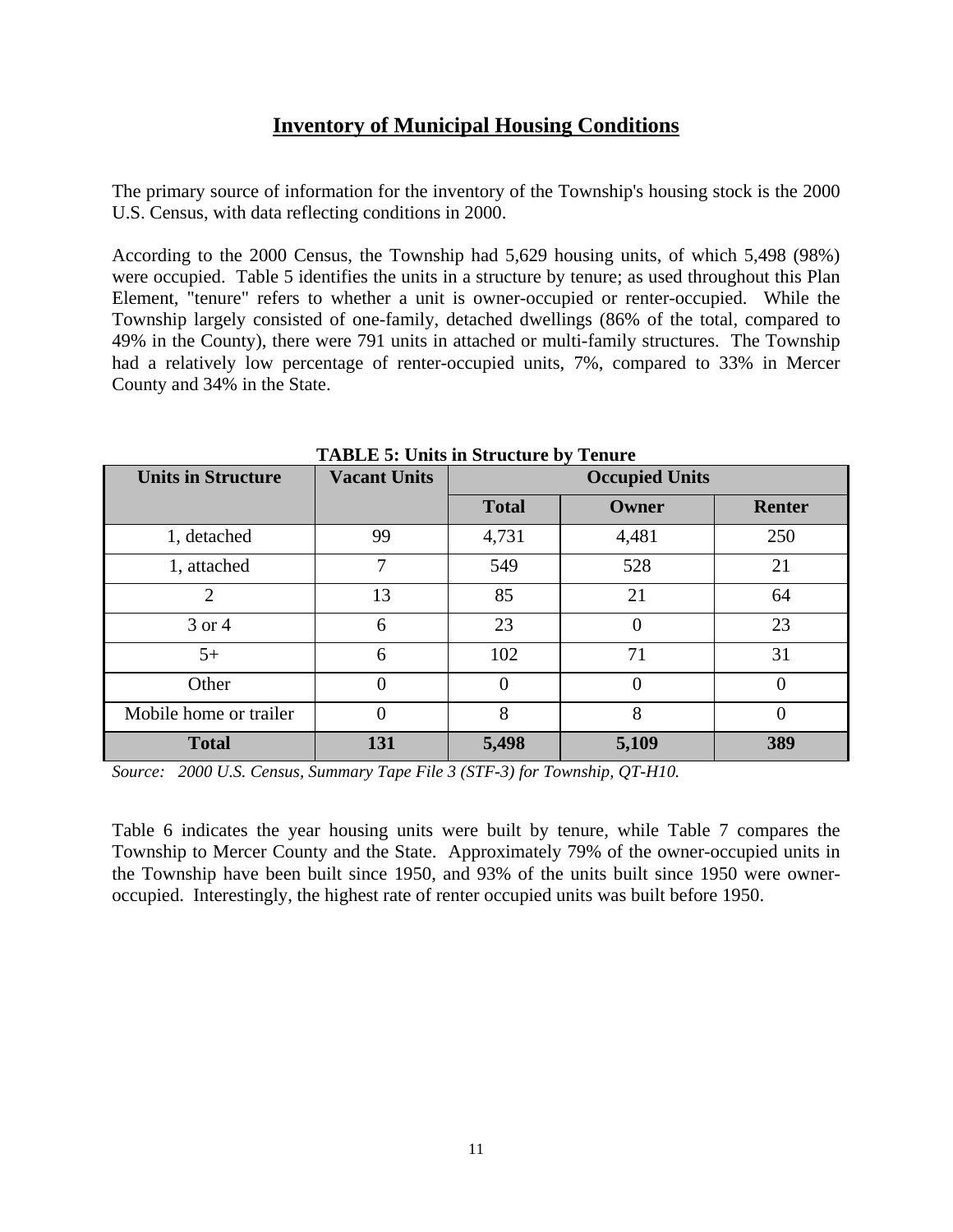| <b>Year Built</b> | <b>Vacant Units</b> | <b>Occupied Units</b> |       |               |  |
|-------------------|---------------------|-----------------------|-------|---------------|--|
|                   |                     | <b>Total</b>          | Owner | <b>Renter</b> |  |
| 1990-2000         | 13                  | 1,672                 | 1,639 | 20            |  |
| 1980-1989         |                     | 531                   | 531   |               |  |
| 1970-1979         | b                   | 537                   | 514   |               |  |
| 1960-1969         | 41                  | 864                   | 789   | 34            |  |
| 1950-1959         | 22                  | 873                   | 746   | 105           |  |
| 1940-1949         |                     | 282                   | 226   | 56            |  |
| Pre-1940          | 49                  |                       | 664   | 157           |  |

**TABLE 6: Year Structure Built by Tenure** 

*Source: 2000 U.S. Census, STF-3 for Township, QT-H7.* 

Table 7 compares the year of construction for all dwelling units in the Township to Mercer County and the State. The Township had a much larger percentage of units built between 1990- 2000 than did the County or State, and a smaller percentage of units built before 1950, although the Township was very similar to the County and State in the 1950s and 1960s. These differences are highlighted further by the median year of construction.

| <b>Year Built</b>  | $.9/0 -$                 |                      |                   |  |  |
|--------------------|--------------------------|----------------------|-------------------|--|--|
|                    | <b>Hopewell Township</b> | <b>Mercer County</b> | <b>New Jersey</b> |  |  |
| $1990 - 2000$      | 29.7                     | 10.2                 | 10.5              |  |  |
| $1980 - 1989$      | 9.4                      | 12.4                 | 12.4              |  |  |
| $1970 - 1979$      | 9.5                      | 12.5                 | 14.0              |  |  |
| $1960 - 1969$      | 15.3                     | 15.2                 | 15.9              |  |  |
| $1950 - 1959$      | 15.5                     | 16.6                 | 17.1              |  |  |
| $1940 - 1949$      | 5.0                      | 9.6                  | 10.1              |  |  |
| Pre-1940           | 15.5                     | 23.5                 | 20.1              |  |  |
| <b>Median Year</b> | 1969                     | 1960                 | 1962              |  |  |

**TABLE 7: Comparison of Year of Construction for Township, County, and State** 

*Source: 2000 U.S. Census, SF-3 for Township, County, and State, DP-4.* 

The 2000 Census documented household size in occupied housing units by tenure, and the number of bedrooms per unit by tenure; these data are reported in Tables 8 and 9, respectively. Table 4 indicates that renter-occupied units generally housed smaller households, with 68% of renter-occupied units having 2 persons or fewer compared to 50% of owner-occupied units. Table 5 indicates that renter-occupied units generally had fewer bedrooms, with 55% having two bedrooms or fewer, compared to 13% of owner-occupied units.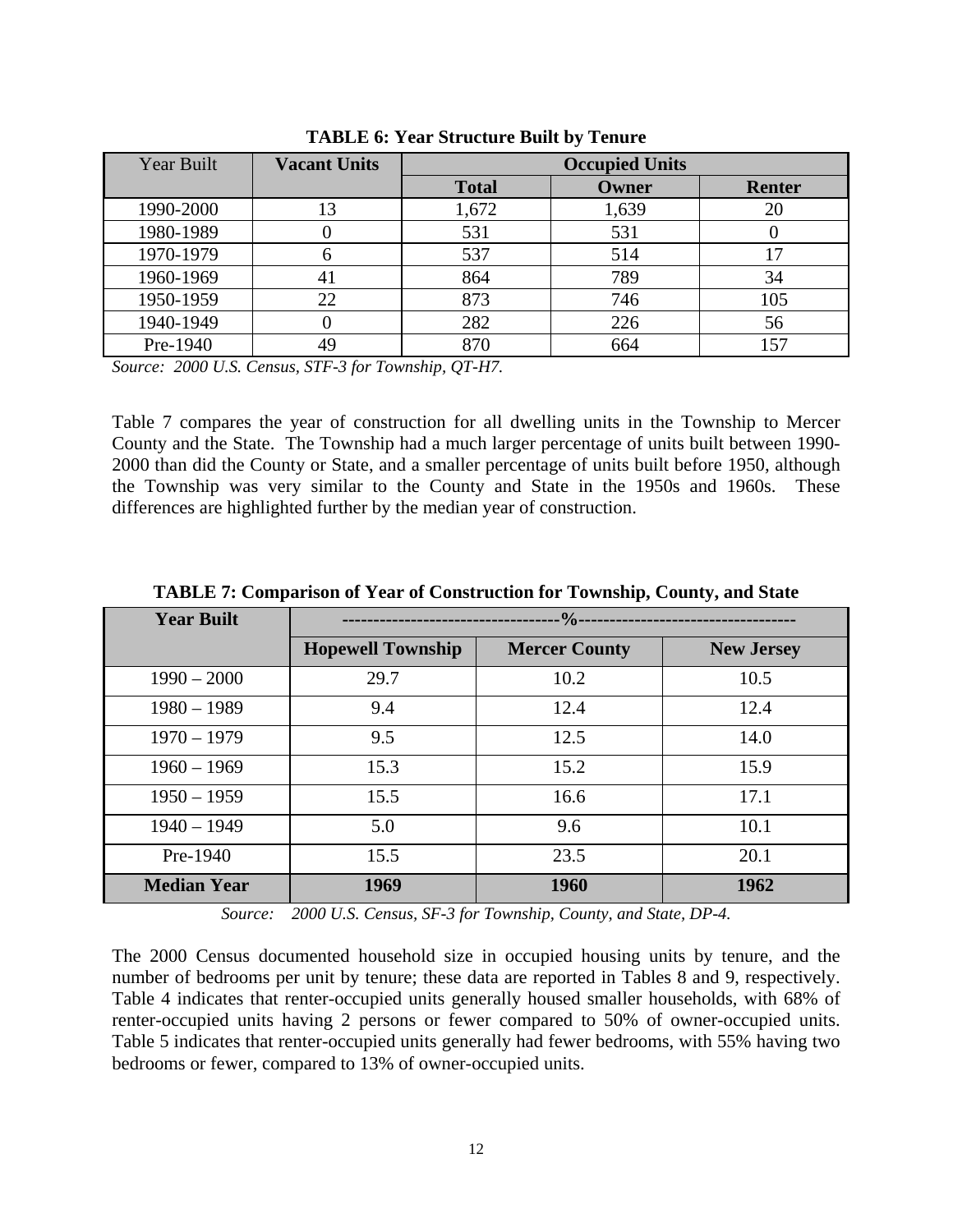| Household Size | <b>Total Units</b> | <b>Owner-occupied Units</b> | <b>Renter-occupied Units</b> |
|----------------|--------------------|-----------------------------|------------------------------|
| 1 person       | 878                | 740                         | 138                          |
| 2 persons      | 1960               | 1834                        | 126                          |
| 3 persons      | 978                | 915                         | 63                           |
| 4 persons      | 1105               | 1069                        | 36                           |
| 5 persons      | 442                | 420                         | 22                           |
| 6 persons      | 103                | 100                         | 3                            |
| $7+$ persons   | 32                 | 31                          |                              |
| <b>Total</b>   | 5498               | 5109                        | 389                          |

**TABLE 8: Household Size in Occupied Housing Units by Tenure** 

*Source: 2000 U.S. Census, SF-3 for Township, H-17.* 

| Number of       | <b>Total</b> | (%)            | <b>Vacant</b> |              | <b>Occupied Units</b> |               |
|-----------------|--------------|----------------|---------------|--------------|-----------------------|---------------|
| <b>Bedrooms</b> | <b>Units</b> |                | <b>Units</b>  | <b>Total</b> | Owner                 | <b>Renter</b> |
| No bedroom      | 0            | $\overline{0}$ |               | 0            |                       | 0             |
| 1 bedroom       | 216          | 3.8            | 13            | 203          | 97                    | 106           |
| 2 bedrooms      | 783          | 13.9           | 19            | 764          | 589                   | 175           |
| 3 bedrooms      | 2126         | 37.8           | 49            | 2077         | 2013                  | 64            |
| 4 bedrooms      | 2010         | 35.7           | 40            | 1970         | 1939                  | 31            |
| $5+$ bedrooms   | 494          | 8.8            | 10            | 484          | 471                   | 13            |

**TABLE 9: Number of Bedrooms per Unit by Tenure** 

*Source: 2000 U.S. Census, SF-3 for Township, QT-H8.* 

Table 10 compares the Township's average household size for all occupied units, owner-occupied units, and renter-occupied units in 2000 to those of the County and State. The Township's average household size for owner-occupied units was the same as those of the State, and higher than those in Mercer County. The average household size for renter-occupied units was lower than for the State or County.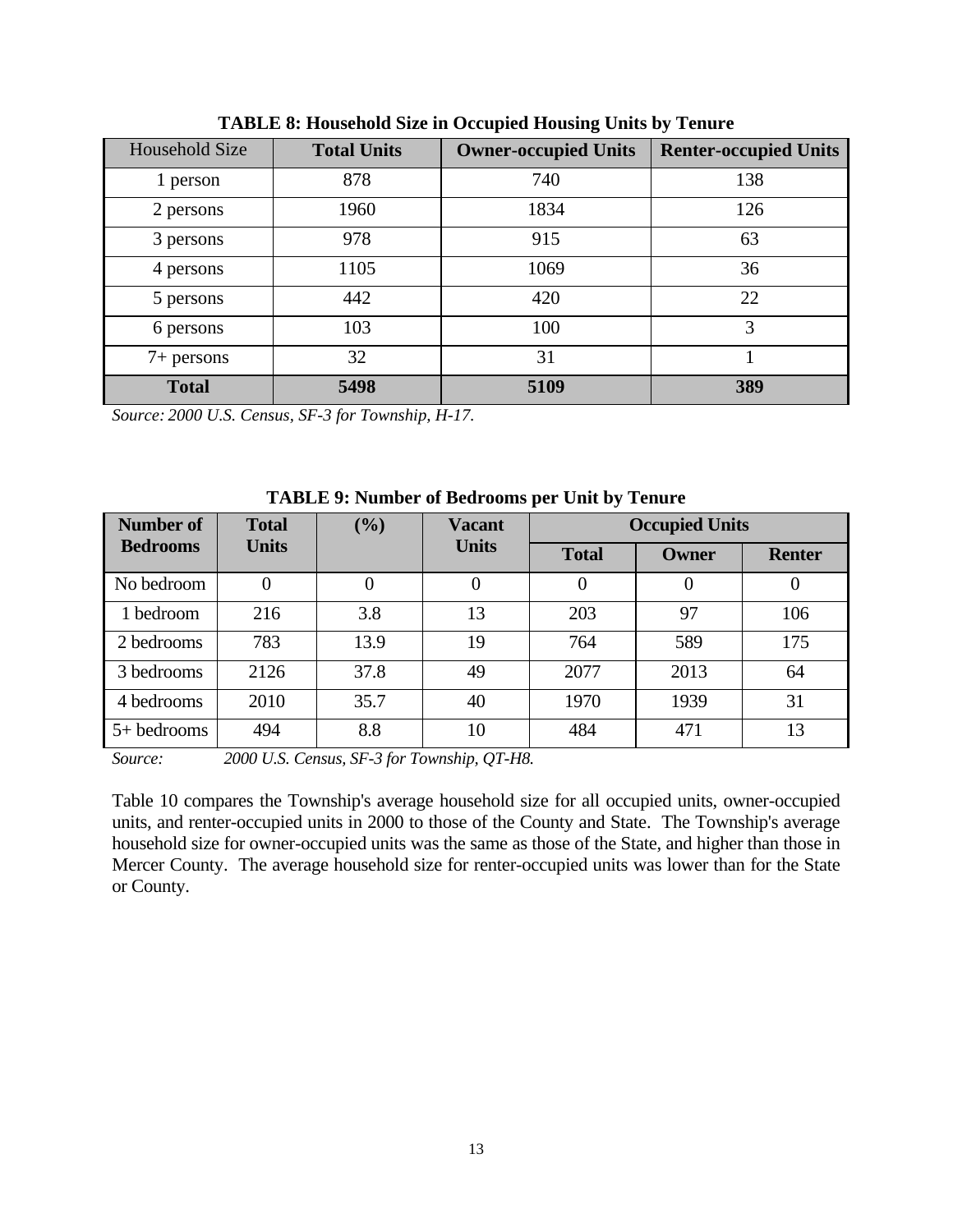| Jurisdiction         | <b>All Occupied Units</b> | <b>Owner-occupied</b><br>units | <b>Renter-occupied</b><br>units |
|----------------------|---------------------------|--------------------------------|---------------------------------|
| Hopewell Township    | 2.77                      | 2.81                           | 2.21                            |
| <b>Mercer County</b> | 2.62                      | 2.75                           | 2.37                            |
| New Jersey           | 2.68                      | 2.81                           | 2.43                            |

**TABLE 10: Average Household Size for Occupied Units for Township, County, and State** 

*Source: 2000 U.S. Census, SF-3 for Township, County, and State, DP-1.* 

The distribution of bedrooms per unit, shown in Table 11, indicates that the Township contained fewer small units (no or one bedroom) than the County or State and significantly more large units (four or more bedroom) than either the County or State in 2000. The State and County had similar patterns with two or three bedroom units being the most prevalent.

| Jurisdiction         | None or one | <b>Two or Three</b> | <b>Four or More</b> |
|----------------------|-------------|---------------------|---------------------|
| Hopewell Township    | 3.8         | 51.7                | 44.5                |
| <b>Mercer County</b> | 17.3        | 57.6                | 25.1                |
| New Jersey           | 18.3        | 59.2                | 22.6                |

**TABLE 11: Percentage of All Units by Number of Bedrooms** 

*Source: 2000 U.S. Census, SF-3 for Township, County, and State, QT-H4.* 

In addition to data concerning occupancy characteristics, the 2000 Census includes a number of indicators, or surrogates, which relate to the condition of the housing stock. These indicators are used by the Council on Affordable Housing (COAH) in calculating a municipality's deteriorated units and indigenous need. In the first Two Rounds of COAH's fair share allocations (1987-1999), COAH used seven indicators to calculate indigenous need: age of dwelling; plumbing facilities; kitchen facilities; persons per room; heating fuel; sewer; and, water. In the Round Three rules, COAH has reduced this to three indicators, which in addition to age of unit (Pre-1940 units in Table 6), are the following, as described in COAH's rules.

| <b>Plumbing Facilities</b> | Inadequate plumbing is indicated by either a lack of exclusive use of<br>plumbing or incomplete plumbing facilities.                                     |  |  |
|----------------------------|----------------------------------------------------------------------------------------------------------------------------------------------------------|--|--|
| Kitchen Facilities         | Inadequate kitchen facilities are indicated by shared use of a kitchen<br>or the non-presence of a sink with piped water, a stove, or a<br>refrigerator. |  |  |

Table 12 compares the Township, County, and State for the above indicators of housing quality. The Township has less units with inadequate plumbing and kitchen facilities than the County and State.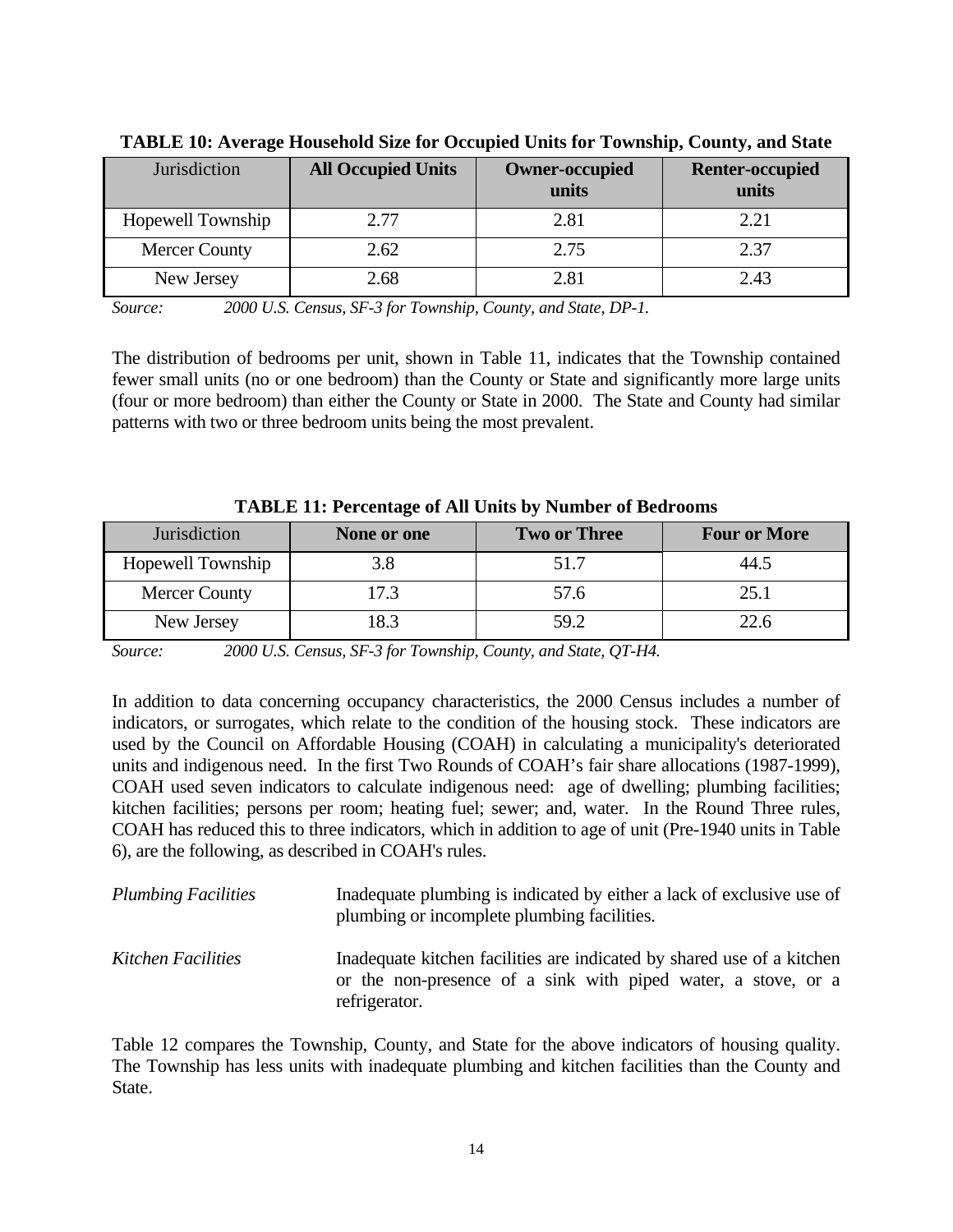| Condition           | <b>Hopewell Township</b> | <b>Mercer County</b> | <b>New Jersey</b> |  |
|---------------------|--------------------------|----------------------|-------------------|--|
| Inadequate plumbing |                          |                      |                   |  |
| Inadequate kitchen  |                          |                      |                   |  |

**TABLE 12: Housing Quality for Township, County, and State** 

*Notes: 1The universe for these factors is all housing units.* 

*Source: 2000 U.S. Census, SF-3 for Township, County, and State, QT-H8 and QT-H4.* 

The last factors used to describe the municipal housing stock are the housing values and gross rents for residential units. With regard to values, the 2000 Census offers a summary of housing values, seen in Table 13, which indicate that 72% of all residential properties in the Township were valued at \$200,000 or more.

| <b>Value</b>         | <b>Number of Units</b> | $\frac{0}{0}$ |
|----------------------|------------------------|---------------|
| $$0 - 50,000$        | 60                     | 1.3           |
| $$50,000 - 99,999$   | 73                     | 1.6           |
| $$100,000 - 149,999$ | 227                    | 4.9           |
| $$150,000 - 199,999$ | 898                    | 19.4          |
| $$200,000 - 299,999$ | 1774                   | 38.4          |
| $$300,000 - 499,999$ | 1073                   | 23.2          |
| $$500,000 - 999,999$ | 476                    | 10.3          |
| $$1,000,000 +$       | 44                     |               |

**TABLE 13: Value of Residential Units** 

*Source: 2000 U.S. Census, SF-3 for Township, County, and State, DP-4.* 

The data in Table 14 indicate that in 2000 virtually all housing units rented for more than \$500/month, with the largest percentage, 51%, found between \$500 and \$999 per month, and 38% of the units renting for \$1,000/ month or more.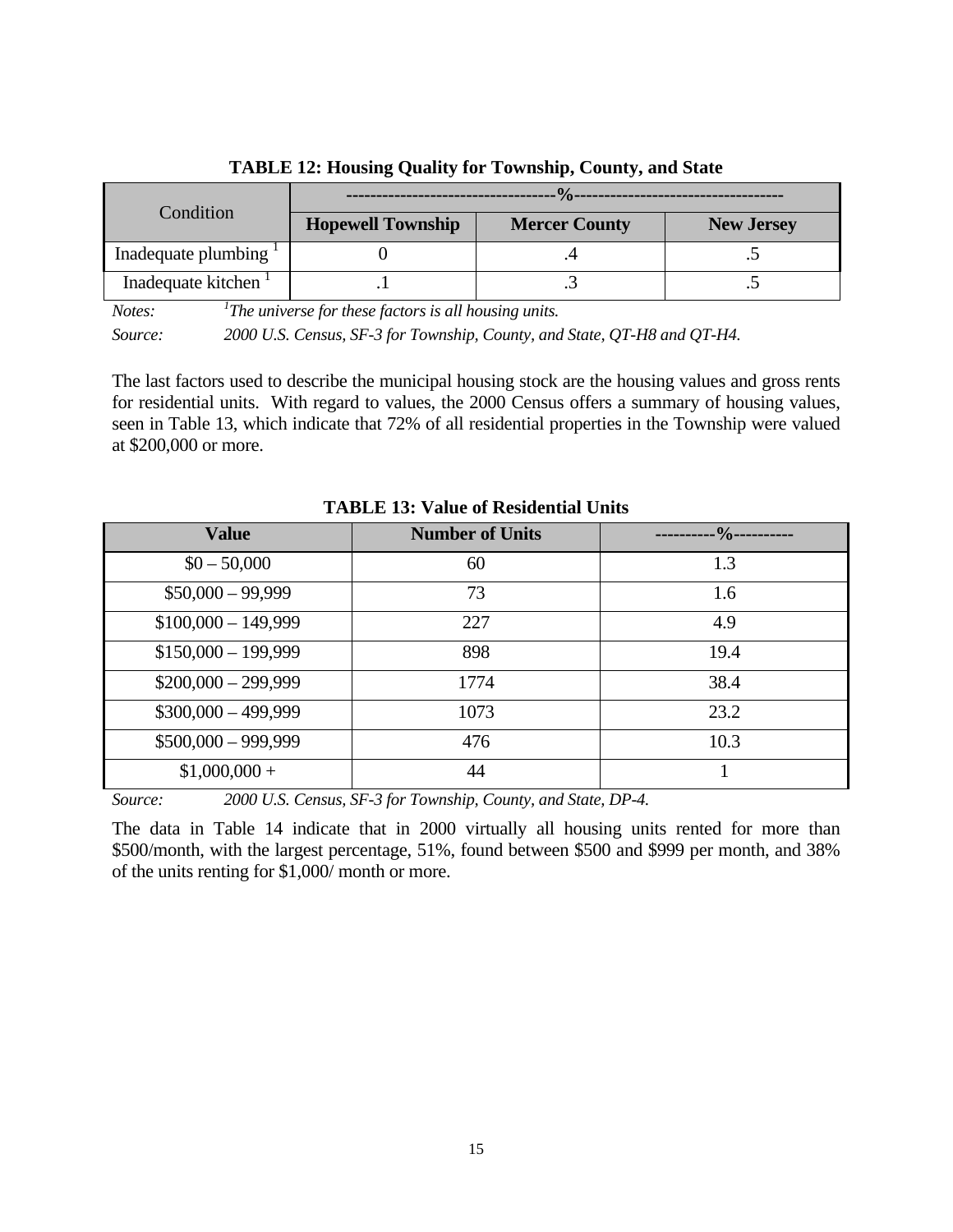| <b>Monthly Rent</b> | <b>Number of Units</b> | $.9/0 -$ |
|---------------------|------------------------|----------|
| <b>Under \$200</b>  |                        |          |
| $$200 - 299$        |                        |          |
| $$300 - 499$        | Q                      | 2.6      |
| $$500 - 749$        | 99                     | 28.9     |
| $$750 - 999$        | 76                     | 22.2     |
| $$1,000 - 1,499$    | 76                     | 22.2     |
| $$1,500$ or more    | 54                     | 15.7     |

**TABLE 14: Gross Rents for Specified Renter-Occupied Housing Units1**

*Note: Median gross rent for Hopewell Township is \$833. Source: 2000 U.S. Census, SF-3 for Township, QT-H12.* 

The data in Table 15 indicate that in 2000 there were 90 renter households earning less than \$35,000 annually. At least 76 of these households were paying more than 30% of their income for rent; a figure of 30% is considered the limit of affordability for rental housing costs. All 8 renter households that make between \$10,000 and \$19,999 annually were paying more than 35% for gross rent.

**TABLE 15: Household Income in 1999 by Gross Rent as a Percentage of Household Income in 19991**

| <b>Income</b>        | Number of<br><b>Households</b> |                | <b>Percentage of Household Income</b> |             |             |             |                        |
|----------------------|--------------------------------|----------------|---------------------------------------|-------------|-------------|-------------|------------------------|
|                      |                                | $0 - 19\%$     | $20 - 24\%$                           | $25 - 29\%$ | $30 - 34\%$ | $35% +$     | <b>Not</b><br>computed |
| $<$ \$10,000         | $\overline{0}$                 | $\overline{0}$ | $\theta$                              | $\theta$    | $\Omega$    | $\theta$    |                        |
| $$10,000-$<br>19,999 | 8                              | $\theta$       |                                       | $\theta$    |             | 8           | $\Omega$               |
| $$20,000-$<br>34,999 | 82                             | 6              |                                       | 8           | 16          | 52          |                        |
| $$35,000 +$          | 253                            | 135            | 72                                    | 8           | 0           | $\mathbf Q$ | 29                     |

*Note:* <sup>1</sup>The universe for this Table is specified renter-occupied housing units. *Source: 2000 U.S. Census, SF-3 for Township,QT-H13.*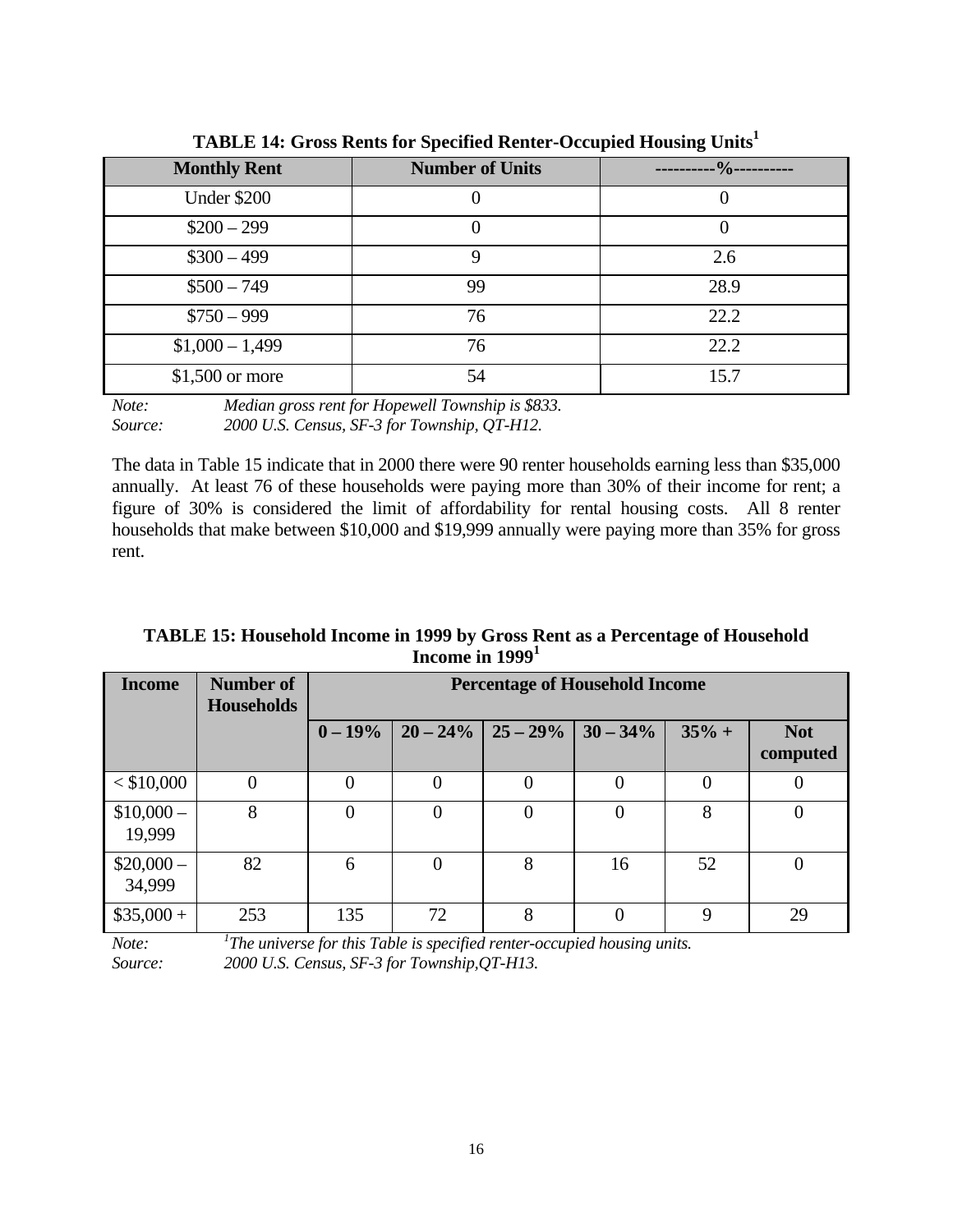# **Analysis of Demographic Characteristics**

As with the inventory of the municipal housing stock, the primary source of information for the analysis of the demographic characteristics of the Township's residents is the 2000 U.S. Census. The Census data provide a wealth of information concerning the characteristics of the Township's population in 2000.

The 2000 Census indicates that the Township had 16,105 residents, or 4,515 more residents than in 1990, representing a population increase of approximately 28%. The Township's 28% increase in the 1990's compares to a 7% increase in Mercer County and an 8% increase in New Jersey.

The age distribution of the Township's residents is shown in Table 16. The younger age classes (0- 4, 5-19) were relatively evenly split between males and females, while males predominated in the 18-24, 25-44 and 45-64 classes, and females predominated in the 65+ classes. The disproportionate population figures for the 18-24 and 25-44 male categories represented, in large part, the all-male population at the Mercer County Corrections Center, which housed 847 persons in 2000.

| <b>Age</b>   | <b>Total Persons</b> | <b>Male</b> | Female |  |  |
|--------------|----------------------|-------------|--------|--|--|
| $0 - 4$      | 1,076                | 553         | 523    |  |  |
| $5 - 19$     | 3,499                | 1,797       | 1,702  |  |  |
| $20 - 34$    | 2,201                | 1,244       | 957    |  |  |
| $35 - 54$    | 5,903                | 2,960       | 2,943  |  |  |
| $55 - 69$    | 2,162                | 1,085       | 1,077  |  |  |
| $70 +$       | 1,264                | 569         | 695    |  |  |
| <b>Total</b> | 16,105               | 8,208       | 7,897  |  |  |

**TABLE 16: Population by Age and Sex** 

*Source: 2000 U.S. Census, SF-3 for Township, QT-P1.* 

Table 17 compares the Township to the County and State for the same age categories. The principal differences among the Township, County, and State occur in the 20-34 and 35-54 age categories. The Township had a lower percentage of 20-34 year olds than the County or State, while the Township's 35-54 year old category was higher than the County and State. The Township also had a lower percentage of those over the age of 70. In the 5 to 19 age category, the school age category, the Township slightly exceeded the County and State.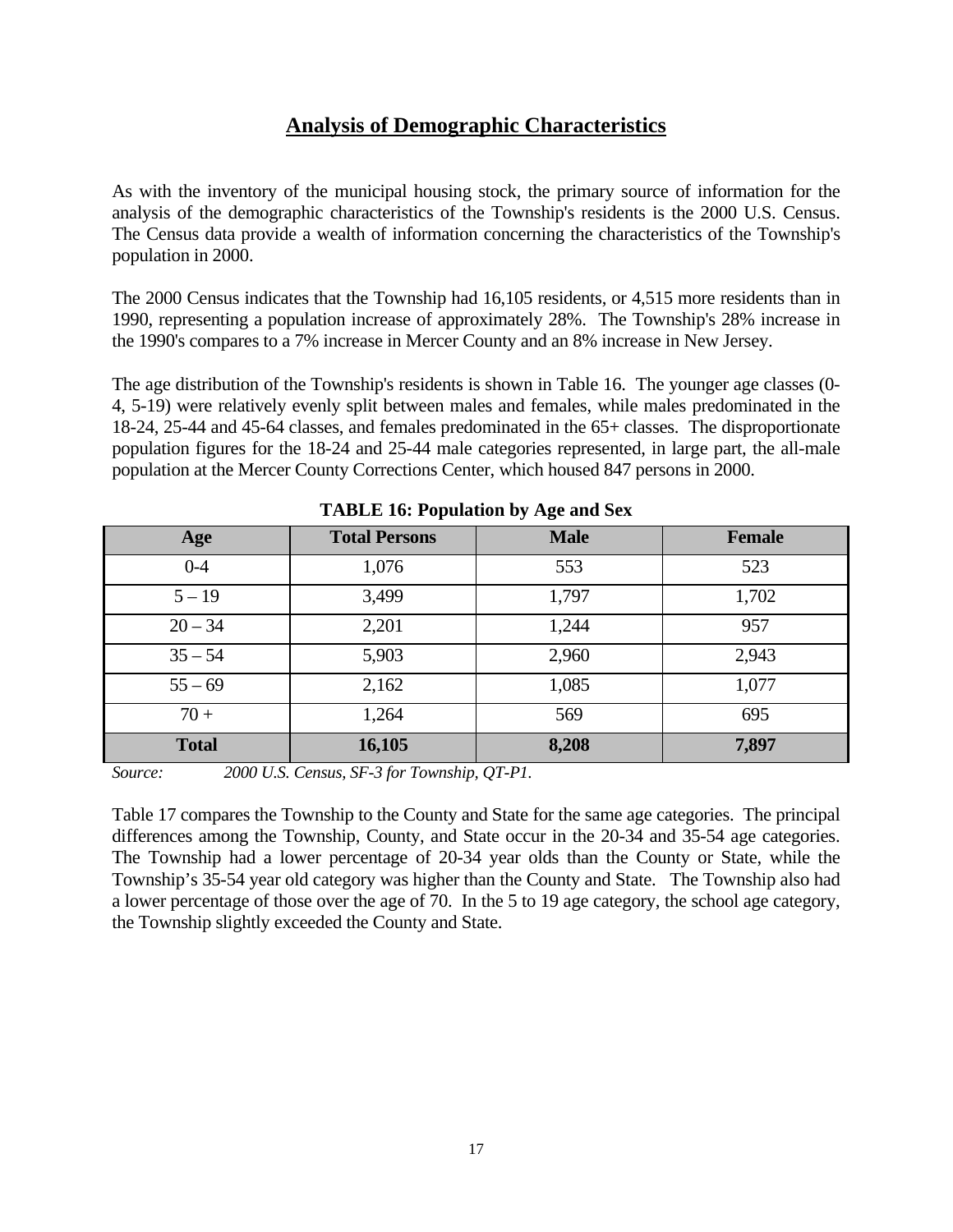| Age           | <b>Hopewell Township</b> | <b>Mercer County</b> | <b>New Jersey</b> |  |  |
|---------------|--------------------------|----------------------|-------------------|--|--|
| $0 - 4$       | 6.7                      | 6.3                  | 6.7               |  |  |
| $5 - 19$      | 21.8                     | 21                   | 20.4              |  |  |
| $20 - 34$     | 13.7                     | 21.1                 | 19.9              |  |  |
| $35 - 54$     | 36.6                     | 30.6                 | 30.9              |  |  |
| $55 - 69$     | 13.4                     | 11.9                 | 12.4              |  |  |
| $70 +$        | 7.8                      | 9.3                  | 9.7               |  |  |
| <b>Median</b> | <b>100</b>               | 100                  | 100               |  |  |

**TABLE 17: Comparison of Age Distribution for Township, County, and State (% of persons)** 

*Source: 2000 U.S. Census, SF-3 for Township, County, and State. QT-P1.* 

Table 18 provides the Census data on household size for the Township, while Table 19 compares household sizes in the Township to those in Mercer County and the State. The Township differed from the County and State in terms of the distribution of household sizes by having fewer households of one person and more households of 4 and 5 persons. The Township also had more households of two persons that the County or State.

**TABLE 18: Persons in Household** 

| <b>Household Size</b> | <b>Number of Households</b> |
|-----------------------|-----------------------------|
| 1 person              | 878                         |
| 2 persons             | 1,960                       |
| 3 persons             | 978                         |
| 4 persons             | 1,105                       |
| 5 persons             | 442                         |
| 6 persons             | 103                         |
| 7 or more persons     | 32                          |

*Source: 2000 U.S. Census, STF-3 for Township, QT-P10.*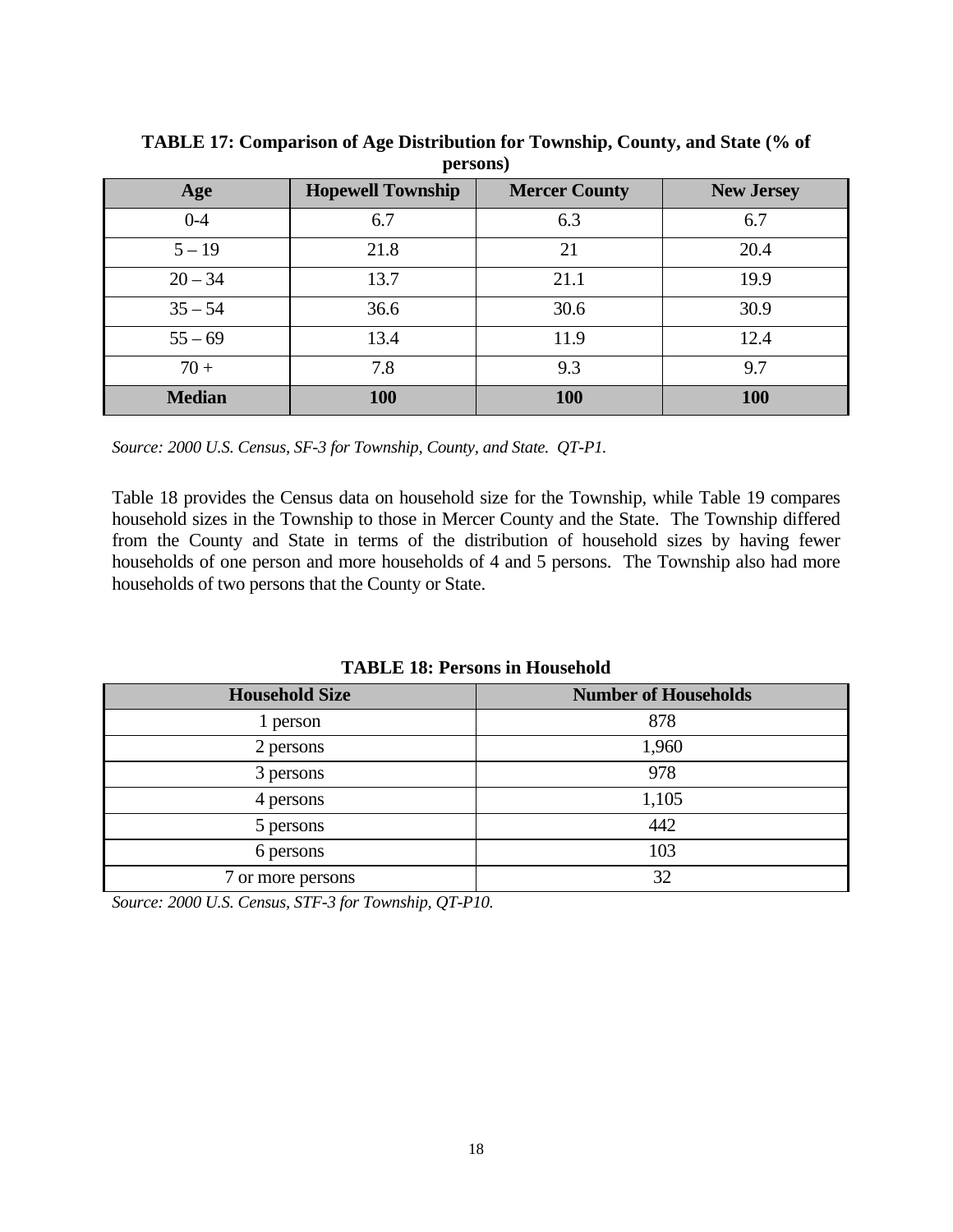| 1100000110100         |                          |                      |              |  |  |
|-----------------------|--------------------------|----------------------|--------------|--|--|
| <b>Household Size</b> | <b>Hopewell Township</b> | <b>Mercer County</b> | <b>State</b> |  |  |
| 1 person              | 16                       | 25.6                 | 24.5         |  |  |
| 2 persons             | 35.6                     | 30.9                 | 30.3         |  |  |
| 3 persons             | 17.8                     | 17.2                 | 17.3         |  |  |
| 4 persons             | 20.1                     | 15.4                 | 16           |  |  |
| 5 persons             | 8                        | 6.9                  | 7.5          |  |  |
| 6 persons             | 1.9                      | 2.5                  | 2.7          |  |  |
| 7 or more persons     | .6                       | 1.6                  | 1.7          |  |  |
| Persons per household | 2.77                     | 2.62                 | 2.68         |  |  |

**TABLE 19: Comparison of Persons in Household for Township, County, and State (% of households)** 

*Source: 2000 U.S. Census, SF-3 for Township, County, and State, QT-P10.* 

Table 20 presents a detailed breakdown of the Township's population by household type and relationship. There were 4,429 family households in the Township and 1,069 non-family households; a family household includes a householder living with one or more persons related to him or her by birth, marriage, or adoption, while a non-family household includes a householder living alone or with non-relatives only. In terms of the proportion of family and non-family households, the Township had more family households than the County or State (80.6% for the Township, 68.6% for the County, and 70.3% for the State).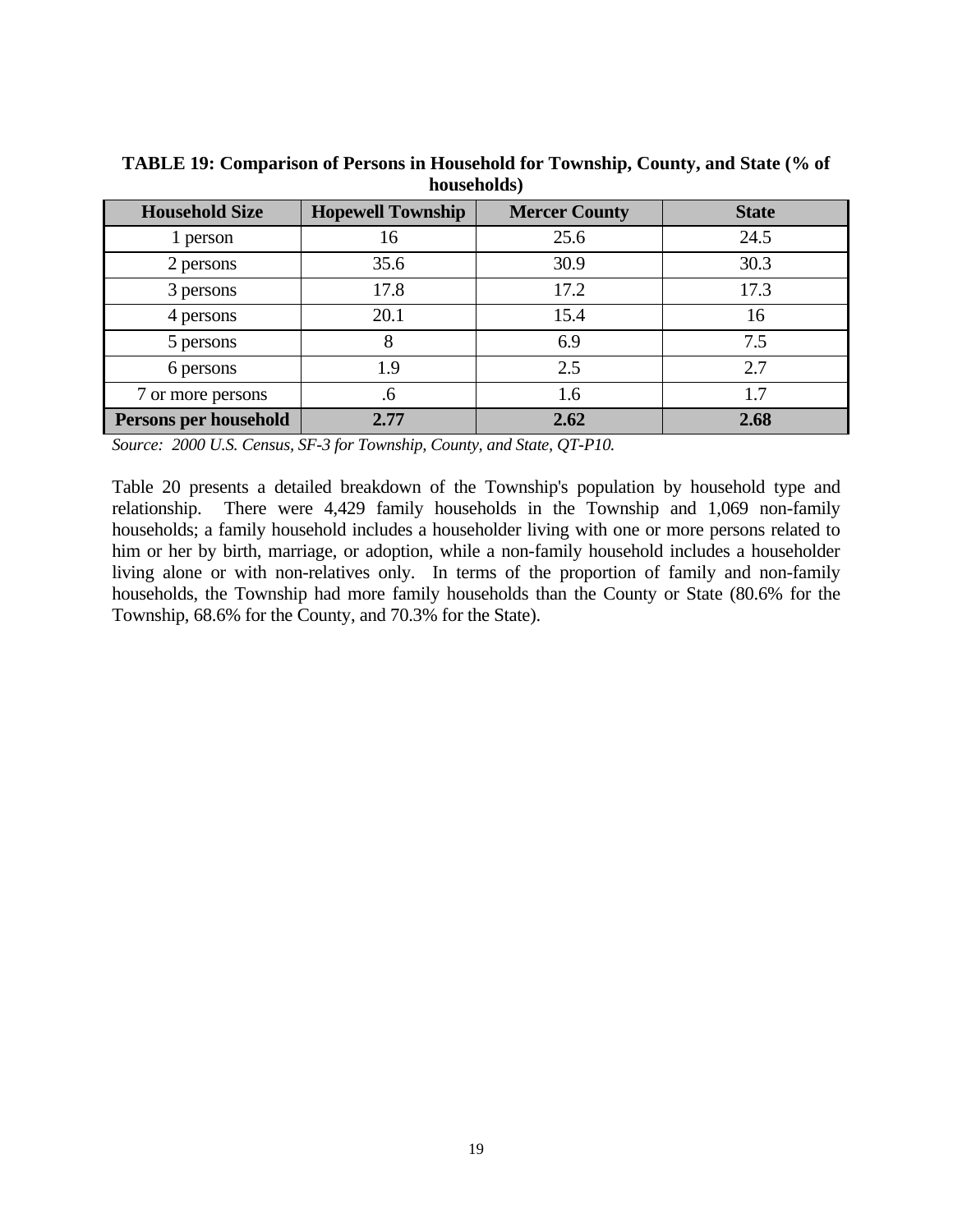|                                  | <b>Total</b>   |
|----------------------------------|----------------|
| In family Households:            |                |
|                                  | 4,429          |
| Householder                      |                |
|                                  | 3,983          |
| Spouse                           |                |
| Child                            | 2,230          |
| <b>In Non-Family Households:</b> |                |
| Male householder:                | 431            |
|                                  | 327            |
| Living alone                     |                |
|                                  | 104            |
| Not living alone                 |                |
| Female householder:              | 638            |
|                                  | 551            |
| Living alone                     |                |
|                                  | 87             |
| Not living alone                 |                |
|                                  |                |
| In group quarters:               |                |
| Institutionalized:               |                |
| Correctional institution         | 847            |
| Nursing homes                    | 21             |
|                                  |                |
| Mental hospitals                 | $\theta$       |
|                                  | $\overline{0}$ |
| Juvenile institutions            |                |
|                                  | $\overline{0}$ |
| Other institutions               |                |
| Non-institutionalized            | 13             |

**TABLE 20: Persons by Household Type and Relationship** 

 *Source: 2000 U.S. Census, SF-3 for Township, QT-P11 and QT-P12.* 

Table 21 provides 1999 income data for the Township, County, and State. The Township's per capita and median incomes were higher than those of the State and the County. The definitions used for households and families in Table 21 are similar to those identified in the description of Table 20, so that the households figure in Table 21 includes families.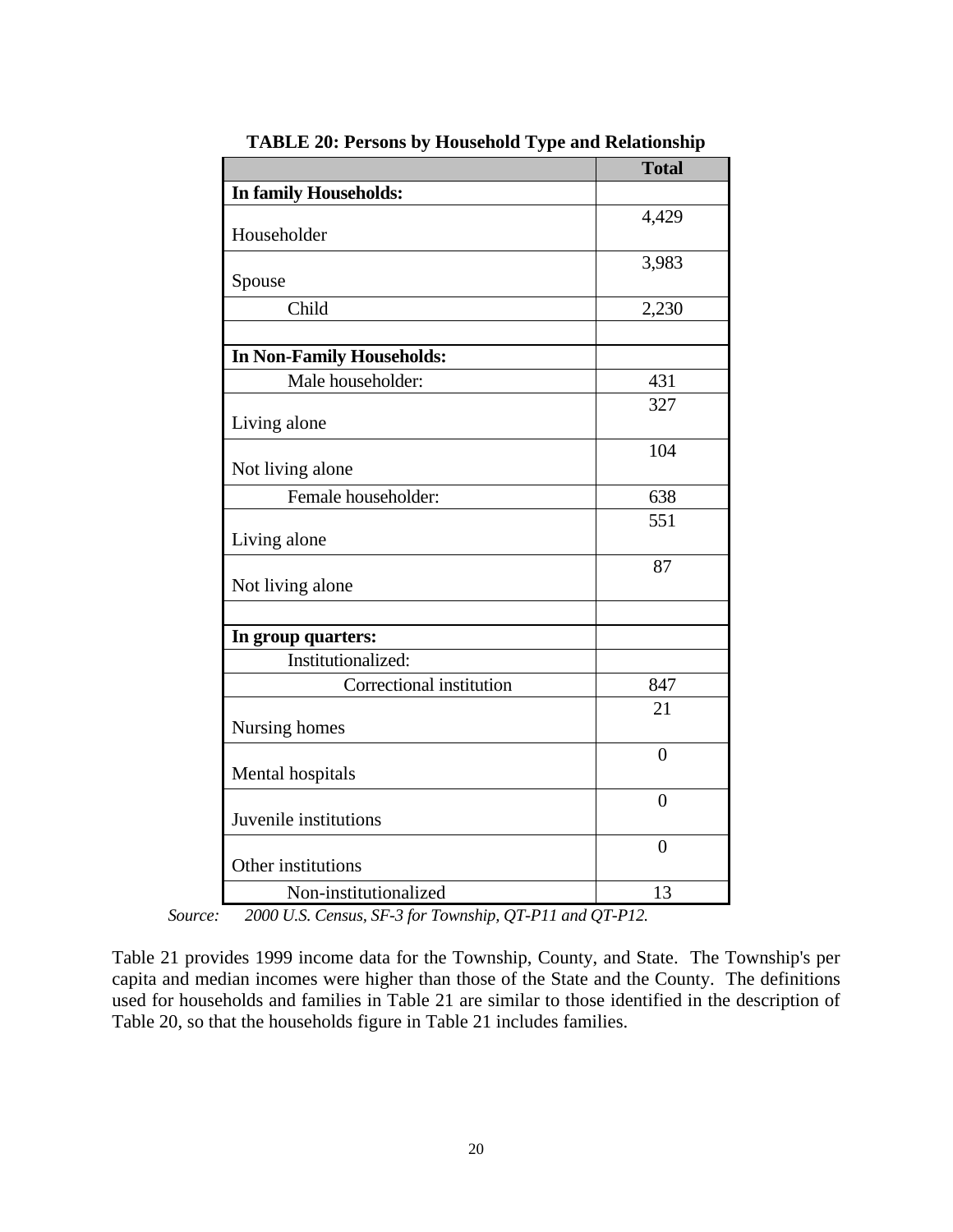| <b>Jurisdiction</b>  | Per Capita<br><b>Income</b> | <b>-Median Income----</b> |                 |
|----------------------|-----------------------------|---------------------------|-----------------|
|                      |                             | <b>Households</b>         | <b>Families</b> |
| Hopewell Township    | 43,947                      | 93,640                    | 101,579         |
| <b>Mercer County</b> | 27,914                      | 56,613                    | 68,494          |
| New Jersey           | 27,006                      | 55,146                    | 65,370          |

**TABLE 21: 1999 Income for Township, County, and State** 

*Source: 2000 U.S. Census, SF-3 for Township, County, and State, DP-3.* 

Table 22 addresses the lower end of the income spectrum, providing data on poverty levels for persons and families in 2000. The determination of poverty status and the associated income levels is based on the cost of an economy food plan and ranges from an annual income of \$9,039 for a one-person household to \$29,140 for an eight-person family (three-person family is \$14,255). According to the data in Table 22, the Township had proportionately has fewer persons and families qualifying for poverty status than the County or State. However, the percentages in Table 22 translate to 173 persons, but only 38 families, in poverty status. Thus, the non-family households had a much larger share of the population in poverty status.

**TABLE 22: Poverty Status for Persons and Families for Township, County, and State (% with 1999 income below poverty)** 

| <b>Jurisdiction</b>  | Persons $(\% )$ | Families $(\% )$ |
|----------------------|-----------------|------------------|
|                      |                 |                  |
| Hopewell Township    |                 |                  |
| <b>Mercer County</b> |                 | 5.9              |
| New Jersey           |                 |                  |

*Source: 2000 U.S. Census, SF-3 for Township, County, and State, DP-3.* 

The U.S. Census includes a vast array of additional demographic data that provide interesting insights into an area's population. For example, Table 23 provides a comparison of the percent of persons who moved into their homes between the years 1995-1998; this is a surrogate measure of the mobility/stability of a population. The data indicate that the percentage of year 2000 Township residents residing in the same house as in 1995 exceeded that of the County and State.

| TABLE 23: Comparison of Place of Residence for Township, County, and State |
|----------------------------------------------------------------------------|
| $(1995-1998)$                                                              |

| <b>Jurisdiction</b>                                               | Percent living in same house in 1995-1998                 |
|-------------------------------------------------------------------|-----------------------------------------------------------|
| Hopewell Township                                                 |                                                           |
| Mercer County                                                     |                                                           |
| New Jersey                                                        |                                                           |
| $\mathbf{S}_{\mathbf{O}\mathbf{H}\mathbf{R}\mathbf{O}}\mathbf{S}$ | 2000 U.S. Consus SE 3 for Township County and State OT H7 |

Source: *2000 U.S. Census, SF-3 for Township, County, and State, QT-H7.*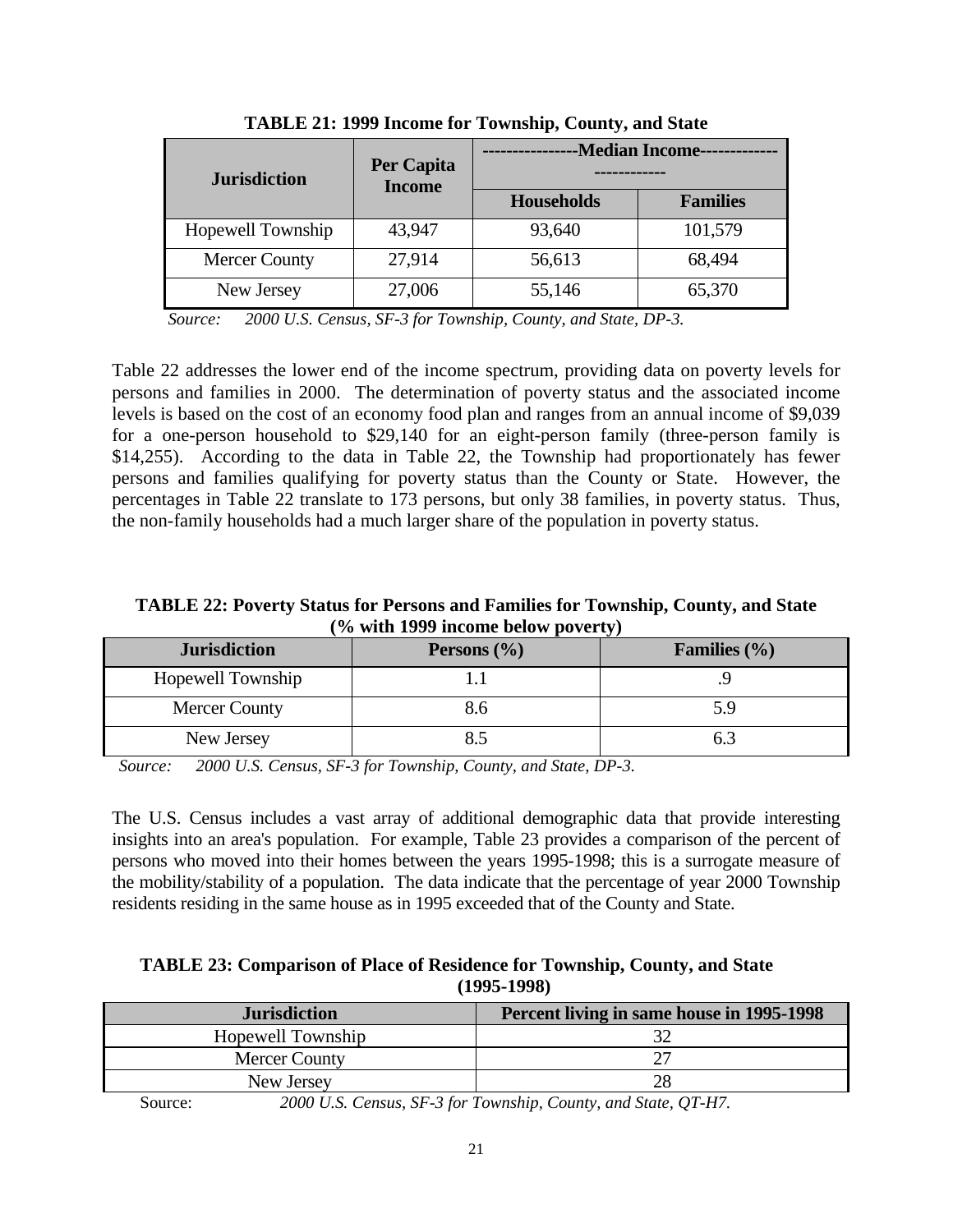Table 24 compares the educational attainment for Township, County, and State residents. These data indicate that Township residents exceeded State and County residents in educational attainment. It is interesting to note that among the State's 21 Counties, Mercer County is sixth in the State in college graduates.

| <b>Jurisdiction</b>  | Percent (%) high school<br>graduates or higher | Percent (%) with bachelor's<br>degree or higher |
|----------------------|------------------------------------------------|-------------------------------------------------|
| Hopewell Township    |                                                | 55.8                                            |
| <b>Mercer County</b> | 81.9                                           | 34                                              |
| New Jersey           | 82.2                                           | 29.8                                            |

**TABLE 24: Educational Attainment for Township, County, and State Residents (Persons 25 years and over)** 

*Source: 2000 U.S. Census, SF-3 for Township, County, and State, DP-2.* 

The 2000 Census also provides data on the means of transportation which people use to reach their place of work. Table 25 compares the Census data for the Township, County, and State relative to driving alone, carpooling, using public transit, and using other means of transportation. The Township had a relatively high percentage of those who drive alone, and a relatively low percentage of workers who carpool or use public transit. Of the 6.8% of workers who resided in the Township and used other means of transportation to reach work, 87% (or 438 workers) worked at home and 4% (or 24 workers) walked to work.

| <b>TABLE 25: Means of Transportation to Work for Township, County and State Residents</b> |
|-------------------------------------------------------------------------------------------|
| (Workers 16 years old and over)                                                           |

| <b>Jurisdiction</b>  | <b>Percent who</b><br>drive alone | <b>Percent</b> in<br>carpools | <b>Percent using</b><br>public transit | <b>Percent using</b><br>other means |
|----------------------|-----------------------------------|-------------------------------|----------------------------------------|-------------------------------------|
| Hopewell Township    | 83.3                              | 5.5                           | 4.4                                    | 6.8                                 |
| <b>Mercer County</b> | 73.3                              |                               | 6.9                                    |                                     |
| New Jersey           |                                   | 10.6                          | 9.6                                    |                                     |

*Source: 2000 U.S. Census, SF-3 for Township, County, and State, DP-3.*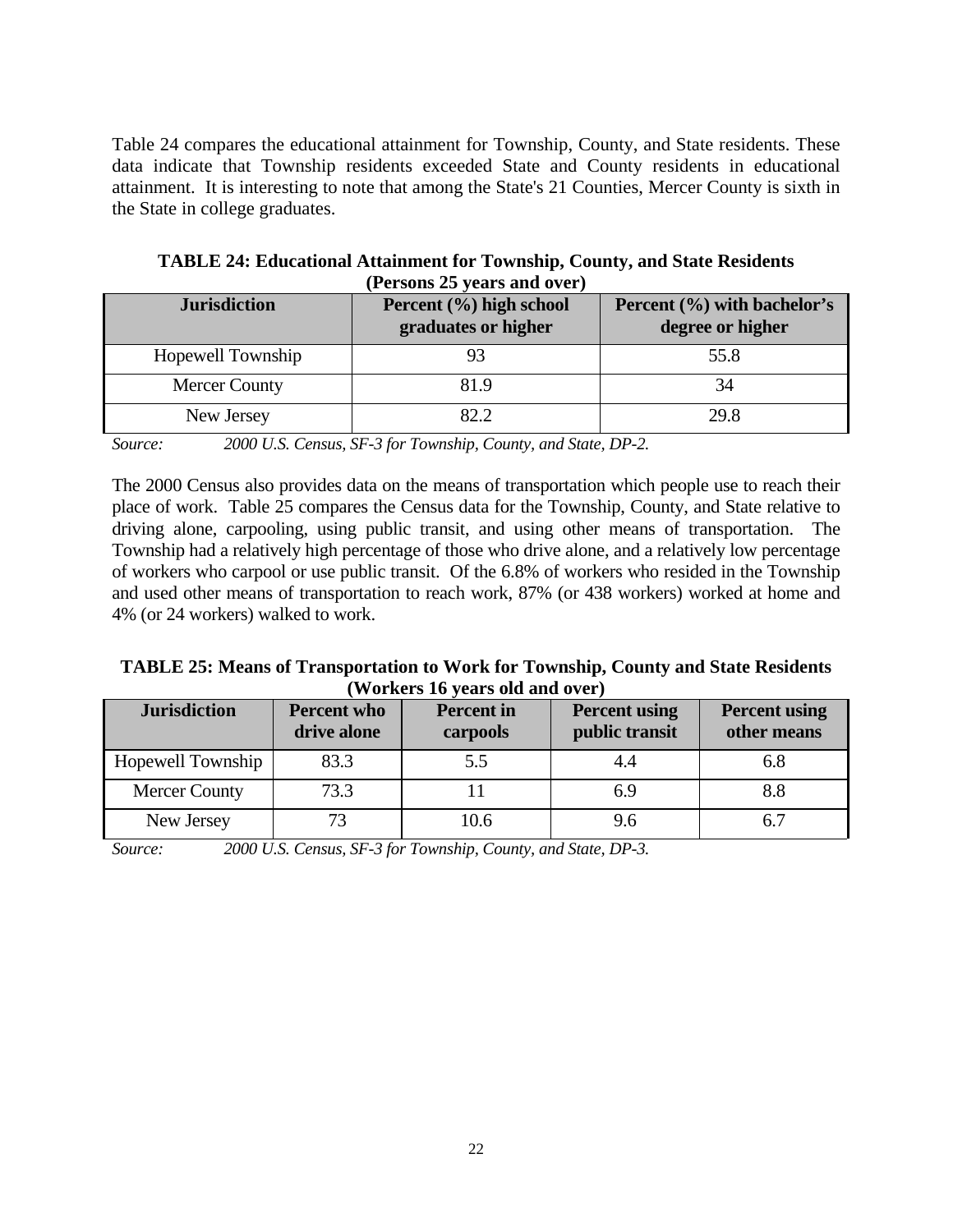# **Projection of Municipal Housing Stock**

As part of the mandatory contents of a housing element, the township is required to produce "a projection of the municipality's housing stock, including the probable future construction of low and moderate income housing, for the next six years, taking into account, but not necessarily limited to, construction permits issued, approvals of applications for development and probable residential development of lands." (N.J.S.A. 52:27D-310b.)

# *DVRPC Population Forecast for 2015*

In order to forecast a 2015 population for the Township, it is necessary to consider past history, current zoning, and some expectation as to what might happen in the future; the last element obviously is the most problematic.

The DVRPC, which is the Metropolitan Planning Organization (MPO) for Mercer County, also provided draft population forecasts through the year 2030. The Township analysis of these forecasts, as reflected in the January 31, 2005 letter to the County and detailed below, has been accepted by Mercer County and the DVRPC has accepted the revision.

The following table identifies the number of housing units that were authorized by building permits over the last 30 years.

| <b>Decade</b> | <b>Total residential</b> | <b>Annual range</b> | Average year (units) |
|---------------|--------------------------|---------------------|----------------------|
|               | units authorized by      | (units)-Low and     |                      |
|               | building permits         | high years          |                      |
| 1970 to 1979  | 590                      | 28 (1975) to 97     | 59                   |
|               |                          | (1973)              |                      |
| 1980 to 1989  | 525                      | 14 (1981) to 108    | 52.5                 |
|               |                          | (1987)              |                      |
| 1990 to 1999  | $1,794*$                 | 24 (1991) to 442    | 179.4                |
|               |                          | (1993)              |                      |

**TABLE 26: History of Building Permit Issuance for Last 30 Years** 

**\*** This figure includes 1,293 building permits issued for the various projects at Brandon Farms.

If Brandon Farms is excluded from the above data, which is legitimate since the development resulted from the Township's past affordable housing obligation, the number of building permits issued for the 1990-1999 period is reduced to 501 building permits. Thus, the three decades show a fairly consistent development pattern of 501 to 590 units every ten years, or an average of 539 residential units every ten years. The lowest ten-year period was 1975-1984, when 370 residential units were authorized by building permits. During the ten-year period from 1983- 1992, which included both boom and bust times, there were 552 residential units authorized by building permits, which closely approximates the average decade over the last three decades.

We also note that since this time period the Township has gone through a rezoning that has reduced the development potential substantially. Many of the units noted above were developed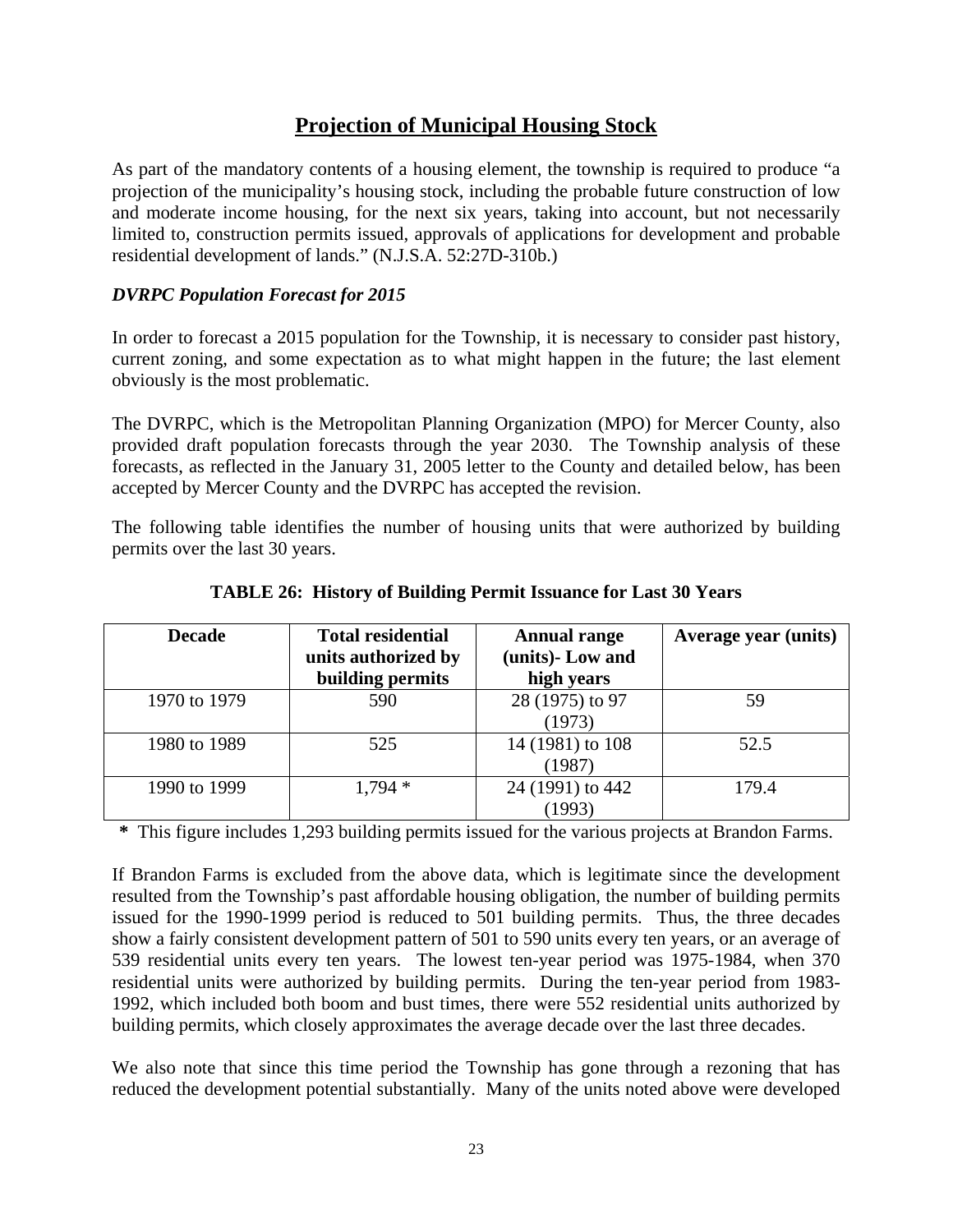under the two-acre zoning that prevailed in the R-200 District, which no longer exists. Given the zoning changes, we can anticipate a slower rate of growth. If the growth period of 1975-1984 prevails in the future, as might be expected considering the rezoning, we would anticipate a total of 370 units for single-family residential growth in the 2005-2015 period, excluding the ongoing construction of a townhouse development and an age-restricted development, which include 116 and 46 units, respectively. Adding those units to the forecast population growth produces the following:

**TABLE 27: Forecast Dwelling Unit Growth from 2005-2015** 

| <b>Type of Unit</b>    | <b>Number of Units</b> |
|------------------------|------------------------|
| Single-family detached | 370                    |
| Townhouse              | 116                    |
| Age-restricted         | 46                     |
| Total                  | 532                    |

This forecast is consistent with the history of building permit issuance in the Township, current approvals and current zoning.